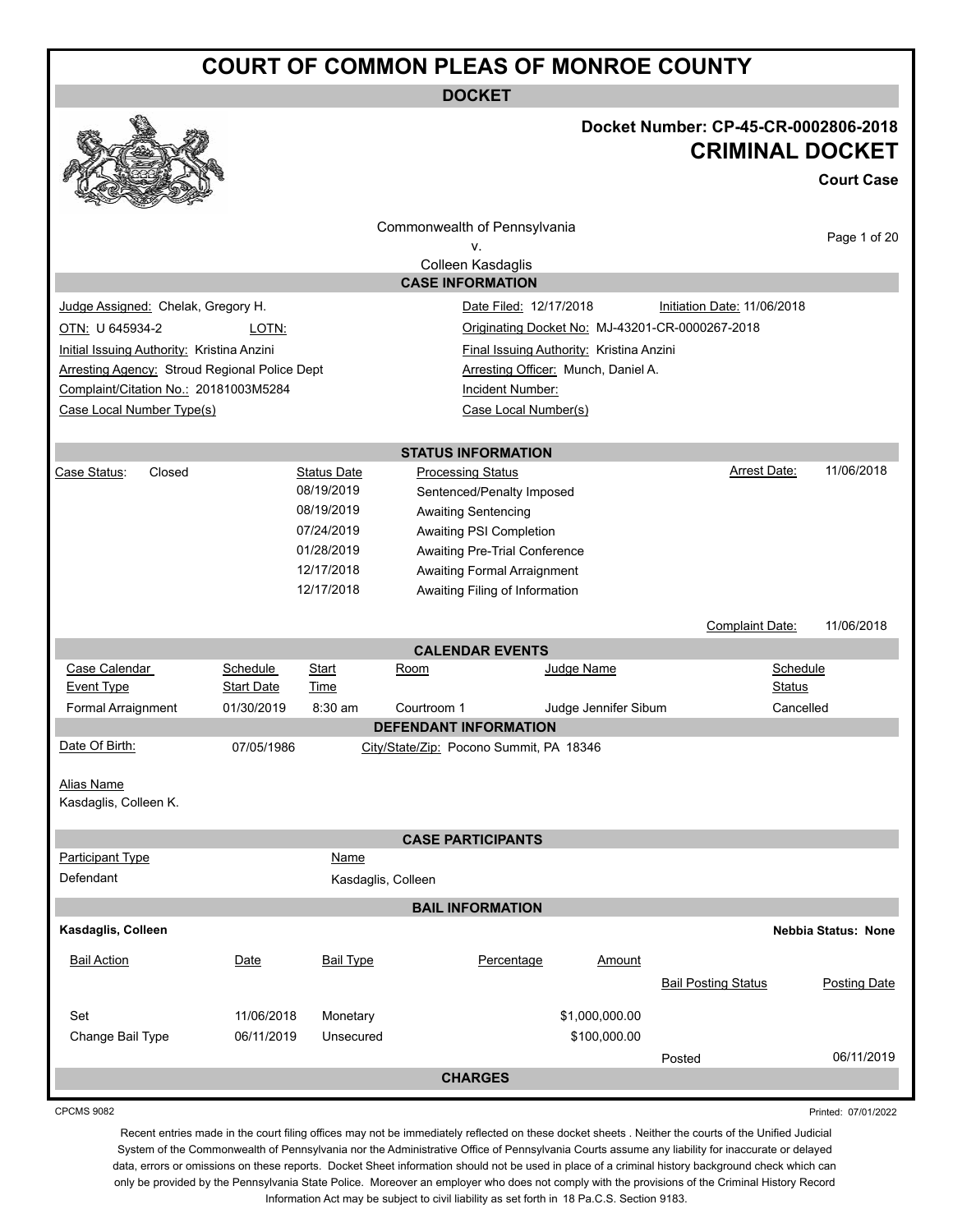**DOCKET**

|                          |                                                                  |                |                                                     |                                                                                                                |                            | Docket Number: CP-45-CR-0002806-2018<br><b>CRIMINAL DOCKET</b> |
|--------------------------|------------------------------------------------------------------|----------------|-----------------------------------------------------|----------------------------------------------------------------------------------------------------------------|----------------------------|----------------------------------------------------------------|
|                          |                                                                  |                |                                                     |                                                                                                                |                            | <b>Court Case</b>                                              |
|                          |                                                                  |                |                                                     | Commonwealth of Pennsylvania<br>v.                                                                             |                            | Page 2 of 20                                                   |
|                          |                                                                  |                |                                                     | Colleen Kasdaglis<br><b>CHARGES</b>                                                                            |                            |                                                                |
| Seq.                     | Orig Seq.                                                        | Grade          | <b>Statute</b>                                      | <b>Statute Description</b>                                                                                     | Offense Dt.                | <u>OTN</u>                                                     |
| 1                        | 1                                                                | F <sub>3</sub> | 18 § 903                                            | Conspiracy - Bomb Threats - Reports W/O<br>Knowledge Of Bomb                                                   | 07/09/2018                 | U 645934-2                                                     |
|                          |                                                                  |                |                                                     | <b>DISPOSITION SENTENCING/PENALTIES</b>                                                                        |                            |                                                                |
| Disposition              |                                                                  |                |                                                     |                                                                                                                |                            |                                                                |
| Case Event               |                                                                  |                |                                                     | <b>Disposition Date</b>                                                                                        | <b>Final Disposition</b>   |                                                                |
|                          | Sequence/Description                                             |                |                                                     | Offense Disposition                                                                                            | Grade<br>Section           |                                                                |
|                          | Sentencing Judge                                                 |                |                                                     | Sentence Date                                                                                                  | Credit For Time Served     |                                                                |
|                          | Sentence/Diversion Program Type                                  |                |                                                     | Incarceration/Diversionary Period                                                                              | <b>Start Date</b>          |                                                                |
|                          | <b>Sentence Conditions</b>                                       |                |                                                     |                                                                                                                |                            |                                                                |
|                          | <b>Waived for Court (Lower Court)</b>                            |                |                                                     | Defendant Was Present                                                                                          |                            |                                                                |
|                          | Lower Court Disposition                                          |                |                                                     | 12/10/2018                                                                                                     | Not Final                  |                                                                |
|                          | 1 / Conspiracy - Bomb Threats - Reports W/O                      |                |                                                     | Waived for Court (Lower Court)                                                                                 | F <sub>3</sub><br>18 § 903 |                                                                |
|                          | Knowledge Of Bomb                                                |                |                                                     |                                                                                                                |                            |                                                                |
| <b>Proceed to Court</b>  |                                                                  |                | Defendant Was Not Present                           |                                                                                                                |                            |                                                                |
| <b>Information Filed</b> |                                                                  |                |                                                     | 01/11/2019                                                                                                     | Not Final                  |                                                                |
|                          | 1 / Conspiracy - Bomb Threats - Reports W/O                      |                |                                                     | Proceed to Court                                                                                               | F <sub>3</sub><br>18 § 903 |                                                                |
|                          | Knowledge Of Bomb                                                |                |                                                     |                                                                                                                |                            |                                                                |
| <b>Guilty Plea</b>       |                                                                  |                |                                                     |                                                                                                                |                            |                                                                |
|                          | Lower Court Disposition                                          |                |                                                     | 08/19/2019                                                                                                     | <b>Final Disposition</b>   |                                                                |
|                          | 1 / Conspiracy - Bomb Threats - Reports W/O<br>Knowledge Of Bomb |                |                                                     | <b>Guilty Plea</b>                                                                                             | F3<br>18 § 903             |                                                                |
|                          | Chelak, Gregory H.                                               |                |                                                     | 08/19/2019                                                                                                     | 216 Days                   |                                                                |
|                          | Confinement                                                      |                |                                                     | Min of 216.00 Days<br>Max of 1.00 Years 11.00 Months<br>29.00 Days                                             |                            |                                                                |
|                          | Paroled Immediately                                              |                |                                                     | Other                                                                                                          |                            |                                                                |
|                          |                                                                  |                | Defendant shall pay the costs of these proceedings  |                                                                                                                |                            |                                                                |
|                          |                                                                  |                | Defendant to pay a fine in the amount of \$1,000.00 |                                                                                                                |                            |                                                                |
|                          |                                                                  |                |                                                     | Defendant shall pay a \$35.00 per month supervisory fee in accordance with Act 35 of 1991.                     |                            |                                                                |
|                          |                                                                  |                |                                                     | Pay the Cost of Restitution to the victim, Monroe County District Attorney's office, Detective Division in the |                            |                                                                |
|                          |                                                                  |                |                                                     | amount of 1,662.30 and the Monroe County General Fund in the amount of 119,310.29. Resitution to be            |                            |                                                                |
|                          |                                                                  |                |                                                     | paid joint and severally with codefendant, Jesus Castrodad.                                                    |                            |                                                                |
|                          |                                                                  |                |                                                     | Defendant is ordered to pay a minimum amount of 150.00 per month toward her outstanding restitution            |                            |                                                                |
|                          |                                                                  |                |                                                     | obligations commencing on 9/19/19 and due on 19th day of each month thereafter                                 |                            |                                                                |
|                          |                                                                  |                |                                                     | Defendant is ordered to refrain from possession and or consumpton of alcohol and that she refrain              |                            |                                                                |
|                          |                                                                  |                |                                                     | from entering any establishment where alcohol is served while under supervision                                |                            |                                                                |
|                          |                                                                  |                |                                                     | Defendant pay the cost of 100.00 purusant to Crime Victim's Act                                                |                            |                                                                |
|                          |                                                                  |                |                                                     |                                                                                                                |                            |                                                                |

CPCMS 9082

Printed: 07/01/2022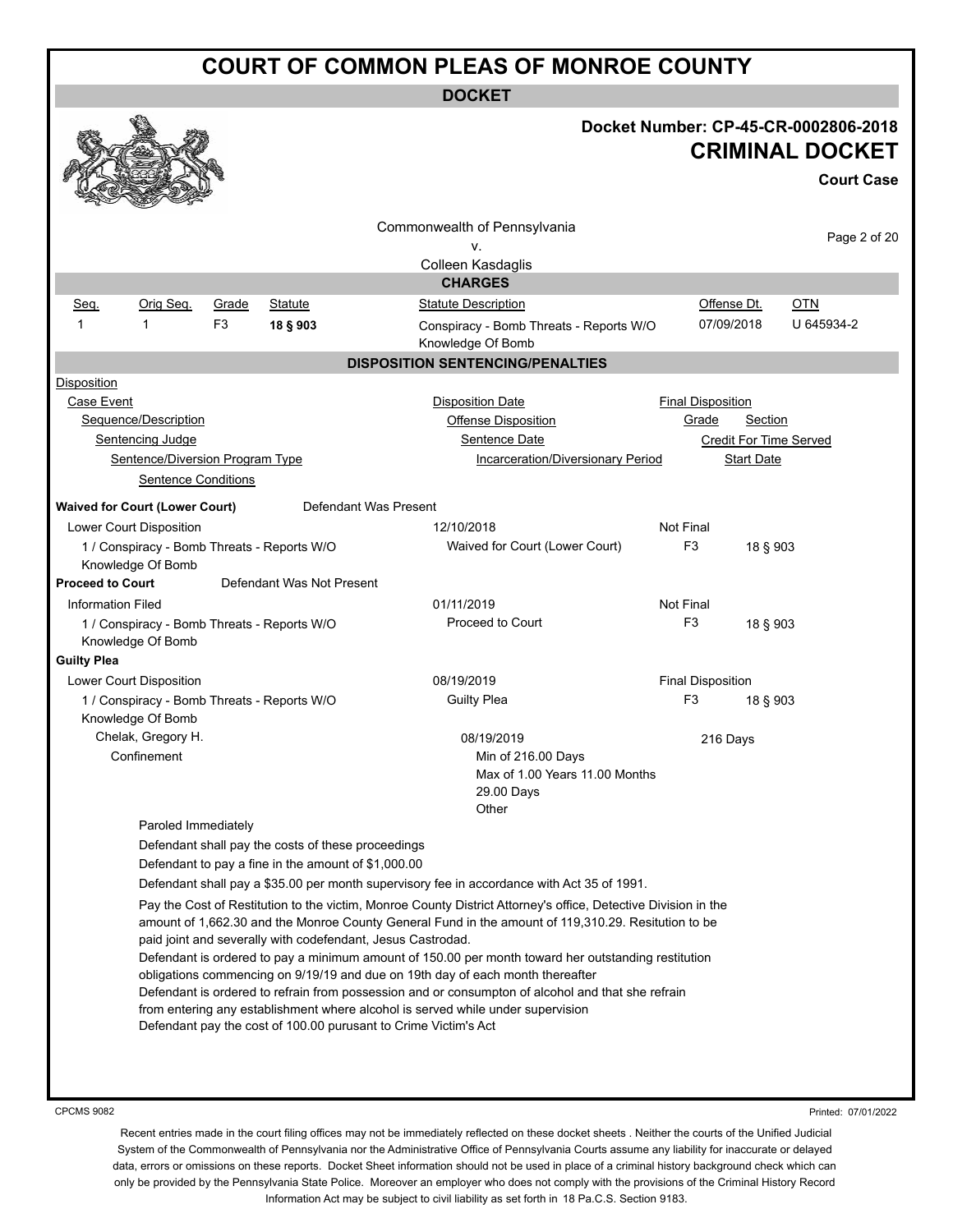**DOCKET**



## **Docket Number: CP-45-CR-0002806-2018 CRIMINAL DOCKET**

**Court Case**

Commonwealth of Pennsylvania

Page 3 of 20

v. Colleen Kasdaglis

#### **DISPOSITION SENTENCING/PENALTIES**

| <b>Disposition</b>                                                                                                                                                                                                                                                                                                                                                                                                                       |                                   |                               |
|------------------------------------------------------------------------------------------------------------------------------------------------------------------------------------------------------------------------------------------------------------------------------------------------------------------------------------------------------------------------------------------------------------------------------------------|-----------------------------------|-------------------------------|
| Case Event                                                                                                                                                                                                                                                                                                                                                                                                                               | <b>Disposition Date</b>           | <b>Final Disposition</b>      |
| Sequence/Description                                                                                                                                                                                                                                                                                                                                                                                                                     | Offense Disposition               | Section<br>Grade              |
| Sentencing Judge                                                                                                                                                                                                                                                                                                                                                                                                                         | Sentence Date                     | <b>Credit For Time Served</b> |
| Sentence/Diversion Program Type                                                                                                                                                                                                                                                                                                                                                                                                          | Incarceration/Diversionary Period | <b>Start Date</b>             |
| <b>Sentence Conditions</b>                                                                                                                                                                                                                                                                                                                                                                                                               |                                   |                               |
| Defendant shall refrain from entering the premises of Monroe County Courthouse without prior notice to<br>an approval of the Monroe County Probation Department and shall not have any unlawful contact<br>whatsoever with any office of the Monroe County Courthouse including the Monroe County Court of<br>Common Pleas<br>Defendant is ordered to refrain from having any contact whatsoever with her codefendant, Jesus<br>Catrodad |                                   |                               |
| Probation                                                                                                                                                                                                                                                                                                                                                                                                                                | Min of 2.00 Years                 |                               |
|                                                                                                                                                                                                                                                                                                                                                                                                                                          | Max of 2.00 Years                 |                               |
|                                                                                                                                                                                                                                                                                                                                                                                                                                          | 2 Years                           |                               |
| <b>Nolle Prossed (Post-Disposition)</b>                                                                                                                                                                                                                                                                                                                                                                                                  |                                   |                               |
| Lower Court Disposition                                                                                                                                                                                                                                                                                                                                                                                                                  | 08/22/2019                        | Not Final                     |
| 1 / Conspiracy - Bomb Threats - Reports W/O<br>Knowledge Of Bomb                                                                                                                                                                                                                                                                                                                                                                         | <b>Guilty Plea</b>                | F <sub>3</sub><br>18 § 903    |
| <b>LINKED SENTENCES:</b>                                                                                                                                                                                                                                                                                                                                                                                                                 |                                   |                               |
| Link 1                                                                                                                                                                                                                                                                                                                                                                                                                                   |                                   |                               |
| CP-45-CR-0002806-2018 - Seq. No. 1 (18§ 2715 §§ A3) - Probation is Consecutive to                                                                                                                                                                                                                                                                                                                                                        |                                   |                               |
| CP-45-CR-0002806-2018 - Seq. No. 1 (18§ 2715 §§ A3) - Confinement                                                                                                                                                                                                                                                                                                                                                                        |                                   |                               |
|                                                                                                                                                                                                                                                                                                                                                                                                                                          |                                   |                               |
|                                                                                                                                                                                                                                                                                                                                                                                                                                          |                                   |                               |
|                                                                                                                                                                                                                                                                                                                                                                                                                                          |                                   |                               |
|                                                                                                                                                                                                                                                                                                                                                                                                                                          |                                   |                               |
|                                                                                                                                                                                                                                                                                                                                                                                                                                          |                                   |                               |
|                                                                                                                                                                                                                                                                                                                                                                                                                                          |                                   |                               |
|                                                                                                                                                                                                                                                                                                                                                                                                                                          |                                   |                               |
|                                                                                                                                                                                                                                                                                                                                                                                                                                          |                                   |                               |
|                                                                                                                                                                                                                                                                                                                                                                                                                                          |                                   |                               |
|                                                                                                                                                                                                                                                                                                                                                                                                                                          |                                   |                               |
|                                                                                                                                                                                                                                                                                                                                                                                                                                          |                                   |                               |
|                                                                                                                                                                                                                                                                                                                                                                                                                                          |                                   |                               |
|                                                                                                                                                                                                                                                                                                                                                                                                                                          |                                   |                               |
|                                                                                                                                                                                                                                                                                                                                                                                                                                          |                                   |                               |
|                                                                                                                                                                                                                                                                                                                                                                                                                                          |                                   |                               |

CPCMS 9082

Printed: 07/01/2022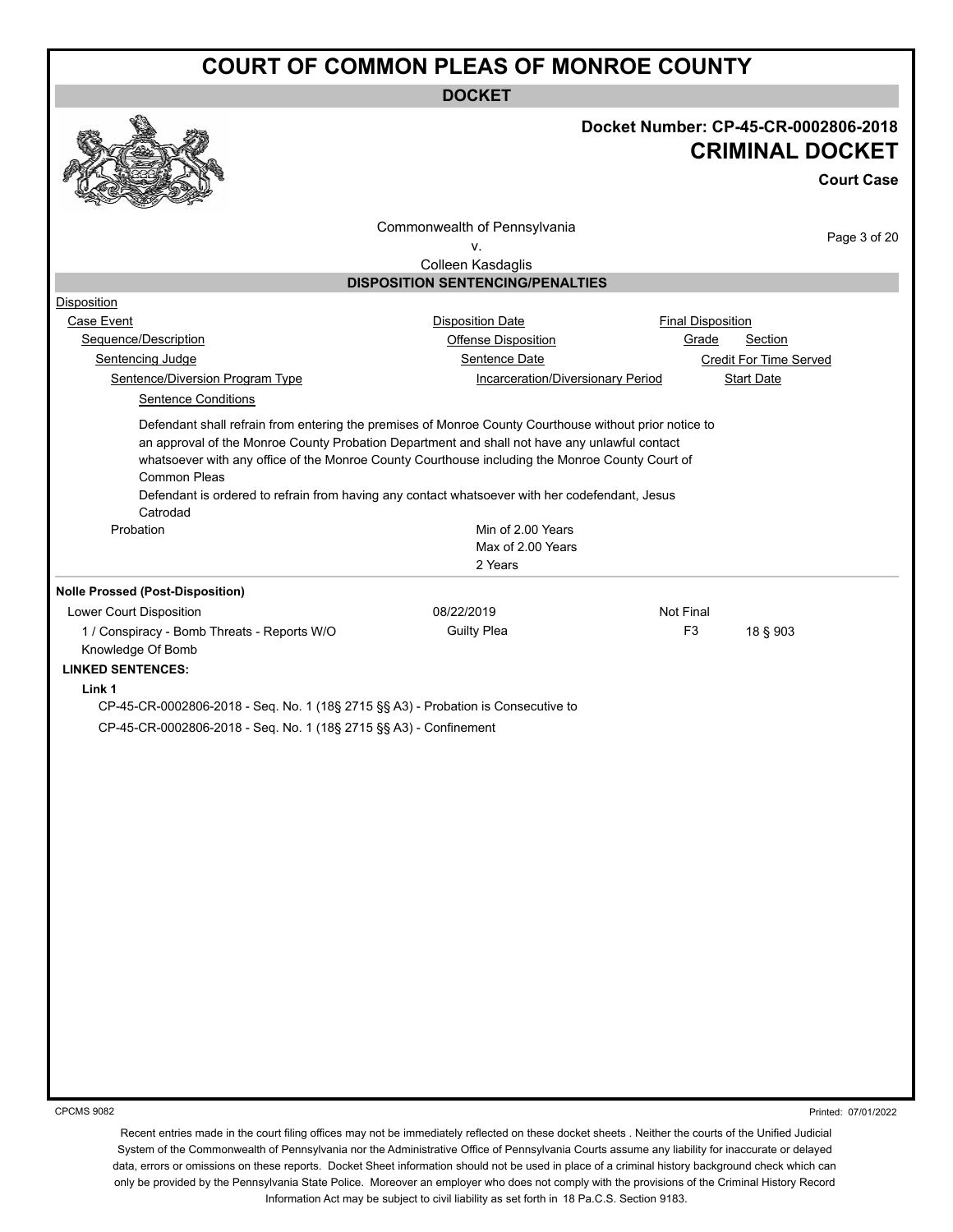**DOCKET**

| Commonwealth of Pennsylvania<br>Page 4 of 20<br>۷.<br>Colleen Kasdaglis<br><b>ATTORNEY INFORMATION</b><br><b>COMMONWEALTH INFORMATION</b><br>Chad A. Martinez<br>Syzane Arifaj<br>Name:<br>Name:<br>Court Appointed - Private<br><b>District Attorney</b><br>306898<br>Supreme Court No:<br>065222<br>Supreme Court No:<br>Phone Number(s):<br>Active<br>Rep. Status:<br>570-517-3117<br>(Phone)<br>Phone Number(s):<br>610-438-3538<br>Address:<br>(Phone)<br>Monroe County Da's Ofc<br>Address:<br>610 Monroe St<br>318 Spring Garden St<br>Stroudsburg, PA 18360-2272<br>Easton, PA 18042<br>Representing: Kasdaglis, Colleen<br>Monroe County District Attorney's<br>Name:<br>Office<br><b>District Attorney</b><br>Supreme Court No:<br>Phone Number(s):<br>570-517-3052<br>(Phone)<br>Address:<br>701 Main Street<br>Suite 200<br>Stroudsburg, PA 18360<br><b>ENTRIES</b><br>Sequence Number<br><b>CP Filed Date</b><br>Document Date<br>Filed By<br>Service To<br>Service By<br><b>Issue Date</b><br>Service Type<br><b>Status Date</b><br>Service Status<br>12/17/2018<br>Munch, Daniel A.<br>1<br>Confidential Information Form<br>Martinez, Chad A.<br>Served<br>12/31/2018<br>eService<br>2<br>12/17/2018<br>Court of Common Pleas - Monroe<br>County<br>Original Papers Received from Lower Court<br>Martinez, Chad A.<br>eService<br>Served<br>12/17/2018<br>1<br>01/02/2019<br>Worthington, Margherita P.<br>Order Monroe County Bench recusal/assigned to Pike County<br>Worthington, Margherita P.<br><b>Clerk of Court's Boxes</b><br>01/02/2019<br>Martinez, Chad A. |            |          |        | Docket Number: CP-45-CR-0002806-2018 | <b>CRIMINAL DOCKET</b><br><b>Court Case</b> |
|----------------------------------------------------------------------------------------------------------------------------------------------------------------------------------------------------------------------------------------------------------------------------------------------------------------------------------------------------------------------------------------------------------------------------------------------------------------------------------------------------------------------------------------------------------------------------------------------------------------------------------------------------------------------------------------------------------------------------------------------------------------------------------------------------------------------------------------------------------------------------------------------------------------------------------------------------------------------------------------------------------------------------------------------------------------------------------------------------------------------------------------------------------------------------------------------------------------------------------------------------------------------------------------------------------------------------------------------------------------------------------------------------------------------------------------------------------------------------------------------------------------------------------------------------------------------------------------|------------|----------|--------|--------------------------------------|---------------------------------------------|
|                                                                                                                                                                                                                                                                                                                                                                                                                                                                                                                                                                                                                                                                                                                                                                                                                                                                                                                                                                                                                                                                                                                                                                                                                                                                                                                                                                                                                                                                                                                                                                                        |            |          |        |                                      |                                             |
|                                                                                                                                                                                                                                                                                                                                                                                                                                                                                                                                                                                                                                                                                                                                                                                                                                                                                                                                                                                                                                                                                                                                                                                                                                                                                                                                                                                                                                                                                                                                                                                        |            |          |        |                                      |                                             |
|                                                                                                                                                                                                                                                                                                                                                                                                                                                                                                                                                                                                                                                                                                                                                                                                                                                                                                                                                                                                                                                                                                                                                                                                                                                                                                                                                                                                                                                                                                                                                                                        |            |          |        |                                      |                                             |
|                                                                                                                                                                                                                                                                                                                                                                                                                                                                                                                                                                                                                                                                                                                                                                                                                                                                                                                                                                                                                                                                                                                                                                                                                                                                                                                                                                                                                                                                                                                                                                                        |            |          |        |                                      |                                             |
|                                                                                                                                                                                                                                                                                                                                                                                                                                                                                                                                                                                                                                                                                                                                                                                                                                                                                                                                                                                                                                                                                                                                                                                                                                                                                                                                                                                                                                                                                                                                                                                        |            |          |        |                                      |                                             |
|                                                                                                                                                                                                                                                                                                                                                                                                                                                                                                                                                                                                                                                                                                                                                                                                                                                                                                                                                                                                                                                                                                                                                                                                                                                                                                                                                                                                                                                                                                                                                                                        |            |          |        |                                      |                                             |
|                                                                                                                                                                                                                                                                                                                                                                                                                                                                                                                                                                                                                                                                                                                                                                                                                                                                                                                                                                                                                                                                                                                                                                                                                                                                                                                                                                                                                                                                                                                                                                                        |            |          |        |                                      |                                             |
|                                                                                                                                                                                                                                                                                                                                                                                                                                                                                                                                                                                                                                                                                                                                                                                                                                                                                                                                                                                                                                                                                                                                                                                                                                                                                                                                                                                                                                                                                                                                                                                        |            |          |        |                                      |                                             |
|                                                                                                                                                                                                                                                                                                                                                                                                                                                                                                                                                                                                                                                                                                                                                                                                                                                                                                                                                                                                                                                                                                                                                                                                                                                                                                                                                                                                                                                                                                                                                                                        |            |          |        |                                      |                                             |
|                                                                                                                                                                                                                                                                                                                                                                                                                                                                                                                                                                                                                                                                                                                                                                                                                                                                                                                                                                                                                                                                                                                                                                                                                                                                                                                                                                                                                                                                                                                                                                                        |            |          |        |                                      |                                             |
|                                                                                                                                                                                                                                                                                                                                                                                                                                                                                                                                                                                                                                                                                                                                                                                                                                                                                                                                                                                                                                                                                                                                                                                                                                                                                                                                                                                                                                                                                                                                                                                        |            |          |        |                                      |                                             |
|                                                                                                                                                                                                                                                                                                                                                                                                                                                                                                                                                                                                                                                                                                                                                                                                                                                                                                                                                                                                                                                                                                                                                                                                                                                                                                                                                                                                                                                                                                                                                                                        |            |          |        |                                      |                                             |
|                                                                                                                                                                                                                                                                                                                                                                                                                                                                                                                                                                                                                                                                                                                                                                                                                                                                                                                                                                                                                                                                                                                                                                                                                                                                                                                                                                                                                                                                                                                                                                                        |            |          |        |                                      |                                             |
|                                                                                                                                                                                                                                                                                                                                                                                                                                                                                                                                                                                                                                                                                                                                                                                                                                                                                                                                                                                                                                                                                                                                                                                                                                                                                                                                                                                                                                                                                                                                                                                        |            |          |        |                                      |                                             |
|                                                                                                                                                                                                                                                                                                                                                                                                                                                                                                                                                                                                                                                                                                                                                                                                                                                                                                                                                                                                                                                                                                                                                                                                                                                                                                                                                                                                                                                                                                                                                                                        |            |          |        |                                      |                                             |
|                                                                                                                                                                                                                                                                                                                                                                                                                                                                                                                                                                                                                                                                                                                                                                                                                                                                                                                                                                                                                                                                                                                                                                                                                                                                                                                                                                                                                                                                                                                                                                                        |            |          |        |                                      |                                             |
|                                                                                                                                                                                                                                                                                                                                                                                                                                                                                                                                                                                                                                                                                                                                                                                                                                                                                                                                                                                                                                                                                                                                                                                                                                                                                                                                                                                                                                                                                                                                                                                        |            |          |        |                                      |                                             |
|                                                                                                                                                                                                                                                                                                                                                                                                                                                                                                                                                                                                                                                                                                                                                                                                                                                                                                                                                                                                                                                                                                                                                                                                                                                                                                                                                                                                                                                                                                                                                                                        |            |          |        |                                      |                                             |
|                                                                                                                                                                                                                                                                                                                                                                                                                                                                                                                                                                                                                                                                                                                                                                                                                                                                                                                                                                                                                                                                                                                                                                                                                                                                                                                                                                                                                                                                                                                                                                                        |            |          |        |                                      |                                             |
|                                                                                                                                                                                                                                                                                                                                                                                                                                                                                                                                                                                                                                                                                                                                                                                                                                                                                                                                                                                                                                                                                                                                                                                                                                                                                                                                                                                                                                                                                                                                                                                        |            |          |        |                                      |                                             |
|                                                                                                                                                                                                                                                                                                                                                                                                                                                                                                                                                                                                                                                                                                                                                                                                                                                                                                                                                                                                                                                                                                                                                                                                                                                                                                                                                                                                                                                                                                                                                                                        |            |          |        |                                      |                                             |
|                                                                                                                                                                                                                                                                                                                                                                                                                                                                                                                                                                                                                                                                                                                                                                                                                                                                                                                                                                                                                                                                                                                                                                                                                                                                                                                                                                                                                                                                                                                                                                                        |            |          |        |                                      |                                             |
|                                                                                                                                                                                                                                                                                                                                                                                                                                                                                                                                                                                                                                                                                                                                                                                                                                                                                                                                                                                                                                                                                                                                                                                                                                                                                                                                                                                                                                                                                                                                                                                        |            |          |        |                                      |                                             |
|                                                                                                                                                                                                                                                                                                                                                                                                                                                                                                                                                                                                                                                                                                                                                                                                                                                                                                                                                                                                                                                                                                                                                                                                                                                                                                                                                                                                                                                                                                                                                                                        |            |          |        |                                      |                                             |
|                                                                                                                                                                                                                                                                                                                                                                                                                                                                                                                                                                                                                                                                                                                                                                                                                                                                                                                                                                                                                                                                                                                                                                                                                                                                                                                                                                                                                                                                                                                                                                                        |            |          |        |                                      |                                             |
|                                                                                                                                                                                                                                                                                                                                                                                                                                                                                                                                                                                                                                                                                                                                                                                                                                                                                                                                                                                                                                                                                                                                                                                                                                                                                                                                                                                                                                                                                                                                                                                        |            |          |        |                                      |                                             |
|                                                                                                                                                                                                                                                                                                                                                                                                                                                                                                                                                                                                                                                                                                                                                                                                                                                                                                                                                                                                                                                                                                                                                                                                                                                                                                                                                                                                                                                                                                                                                                                        |            |          |        |                                      |                                             |
|                                                                                                                                                                                                                                                                                                                                                                                                                                                                                                                                                                                                                                                                                                                                                                                                                                                                                                                                                                                                                                                                                                                                                                                                                                                                                                                                                                                                                                                                                                                                                                                        |            |          |        |                                      |                                             |
|                                                                                                                                                                                                                                                                                                                                                                                                                                                                                                                                                                                                                                                                                                                                                                                                                                                                                                                                                                                                                                                                                                                                                                                                                                                                                                                                                                                                                                                                                                                                                                                        |            |          |        |                                      |                                             |
|                                                                                                                                                                                                                                                                                                                                                                                                                                                                                                                                                                                                                                                                                                                                                                                                                                                                                                                                                                                                                                                                                                                                                                                                                                                                                                                                                                                                                                                                                                                                                                                        |            |          |        |                                      |                                             |
|                                                                                                                                                                                                                                                                                                                                                                                                                                                                                                                                                                                                                                                                                                                                                                                                                                                                                                                                                                                                                                                                                                                                                                                                                                                                                                                                                                                                                                                                                                                                                                                        | 01/07/2019 | eService | Served |                                      |                                             |

CPCMS 9082

Recent entries made in the court filing offices may not be immediately reflected on these docket sheets . Neither the courts of the Unified Judicial System of the Commonwealth of Pennsylvania nor the Administrative Office of Pennsylvania Courts assume any liability for inaccurate or delayed data, errors or omissions on these reports. Docket Sheet information should not be used in place of a criminal history background check which can only be provided by the Pennsylvania State Police. Moreover an employer who does not comply with the provisions of the Criminal History Record Information Act may be subject to civil liability as set forth in 18 Pa.C.S. Section 9183.

Printed: 07/01/2022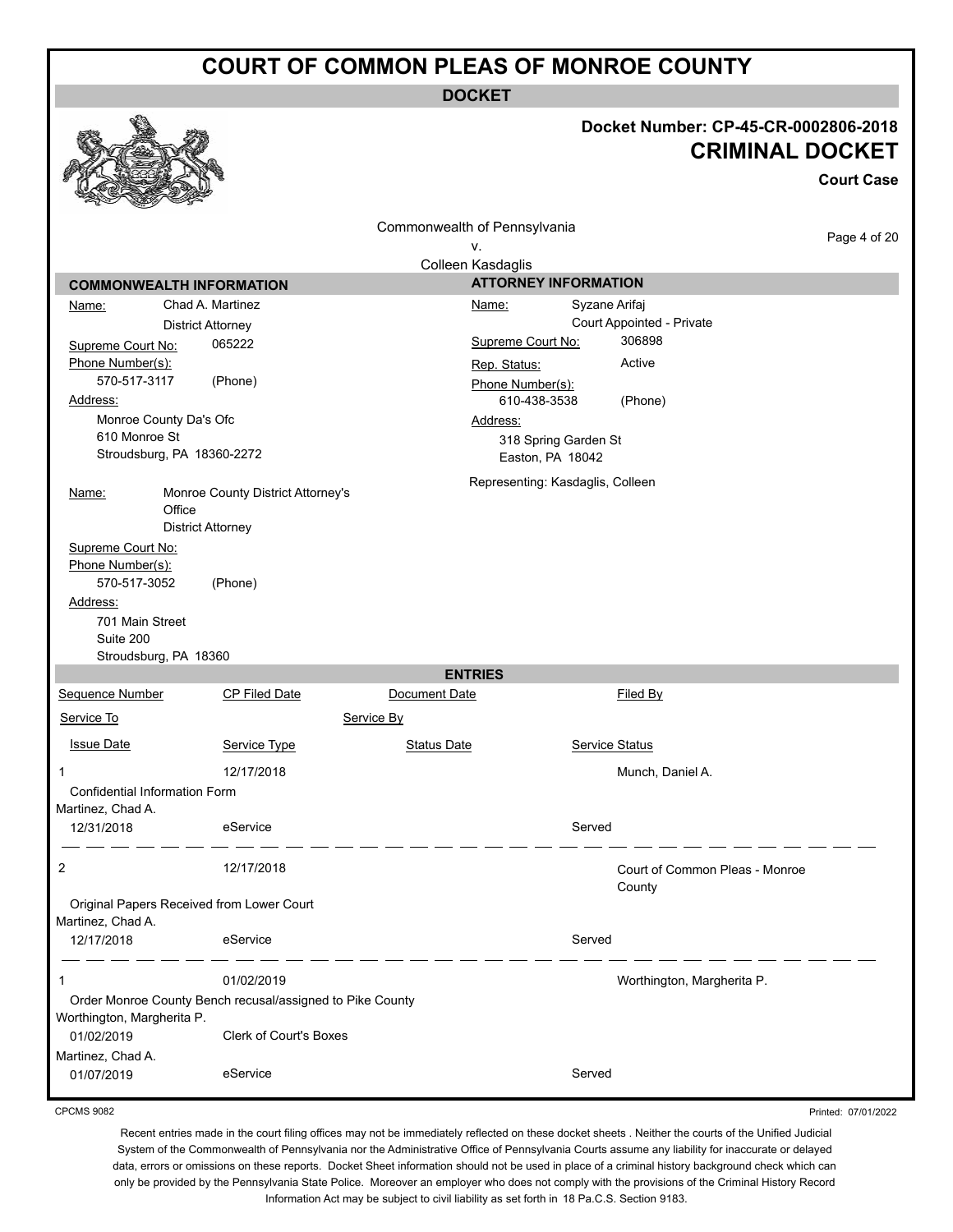**DOCKET**

|                                                        |                        | <b>DOCKET</b>                |                |                                                                                     |
|--------------------------------------------------------|------------------------|------------------------------|----------------|-------------------------------------------------------------------------------------|
|                                                        |                        |                              |                | Docket Number: CP-45-CR-0002806-2018<br><b>CRIMINAL DOCKET</b><br><b>Court Case</b> |
|                                                        |                        | Commonwealth of Pennsylvania |                | Page 5 of 20                                                                        |
|                                                        |                        | v.                           |                |                                                                                     |
|                                                        |                        | Colleen Kasdaglis            |                |                                                                                     |
|                                                        |                        | <b>ENTRIES</b>               |                |                                                                                     |
| Sequence Number                                        | CP Filed Date          | Document Date                |                | Filed By                                                                            |
| Service To                                             |                        | Service By                   |                |                                                                                     |
| <b>Issue Date</b>                                      | Service Type           | <b>Status Date</b>           | Service Status |                                                                                     |
| Other                                                  |                        |                              |                |                                                                                     |
| 01/07/2019                                             | <b>First Class</b>     |                              |                |                                                                                     |
| 2                                                      | 01/02/2019             |                              |                | Arifaj, Syzane                                                                      |
| Petition for Payment of Fees<br>Martinez, Chad A.      |                        |                              |                |                                                                                     |
| 01/03/2019                                             | eService               |                              | Served         |                                                                                     |
| 1                                                      | 01/04/2019             | 01/04/2019                   |                | Worthington, Margherita P.                                                          |
| Order Granting Motion for Payment<br>Arifaj, Syzane    |                        |                              |                |                                                                                     |
| 01/04/2019                                             | <b>First Class</b>     |                              |                |                                                                                     |
| Martinez, Chad A.                                      |                        |                              |                |                                                                                     |
| 01/04/2019                                             | eService               |                              | Served         |                                                                                     |
| Monroe County Controller<br>01/04/2019                 | Clerk of Court's Boxes |                              |                |                                                                                     |
| Monroe County Court Administration                     |                        |                              |                |                                                                                     |
| 01/04/2019                                             | Clerk of Court's Boxes |                              |                |                                                                                     |
| 1                                                      | 01/11/2019             |                              |                | Christine, E. David                                                                 |
| <b>Information Filed</b><br>Martinez, Chad A.          |                        |                              |                |                                                                                     |
| 01/11/2019                                             | eService               |                              | Served         |                                                                                     |
| 1                                                      | 01/28/2019             |                              |                | Arifaj, Syzane                                                                      |
|                                                        |                        |                              |                | Kasdaglis, Colleen                                                                  |
| Waiver of Arraignment<br>Martinez, Chad A.             |                        |                              |                |                                                                                     |
| 01/28/2019                                             | eService               |                              | Served         |                                                                                     |
|                                                        | 02/01/2019             |                              |                |                                                                                     |
| 1<br>Petition for Payment of Fees                      |                        |                              |                | Arifaj, Syzane                                                                      |
| Martinez, Chad A.                                      |                        |                              |                |                                                                                     |
| 02/01/2019                                             | eService               |                              | Served         |                                                                                     |
|                                                        | 02/04/2019             | 02/04/2019                   |                | Worthington, Margherita P.                                                          |
| Order Granting Motion for Payment<br>Martinez, Chad A. |                        |                              |                |                                                                                     |

CPCMS 9082

Recent entries made in the court filing offices may not be immediately reflected on these docket sheets . Neither the courts of the Unified Judicial System of the Commonwealth of Pennsylvania nor the Administrative Office of Pennsylvania Courts assume any liability for inaccurate or delayed data, errors or omissions on these reports. Docket Sheet information should not be used in place of a criminal history background check which can only be provided by the Pennsylvania State Police. Moreover an employer who does not comply with the provisions of the Criminal History Record Information Act may be subject to civil liability as set forth in 18 Pa.C.S. Section 9183.

Printed: 07/01/2022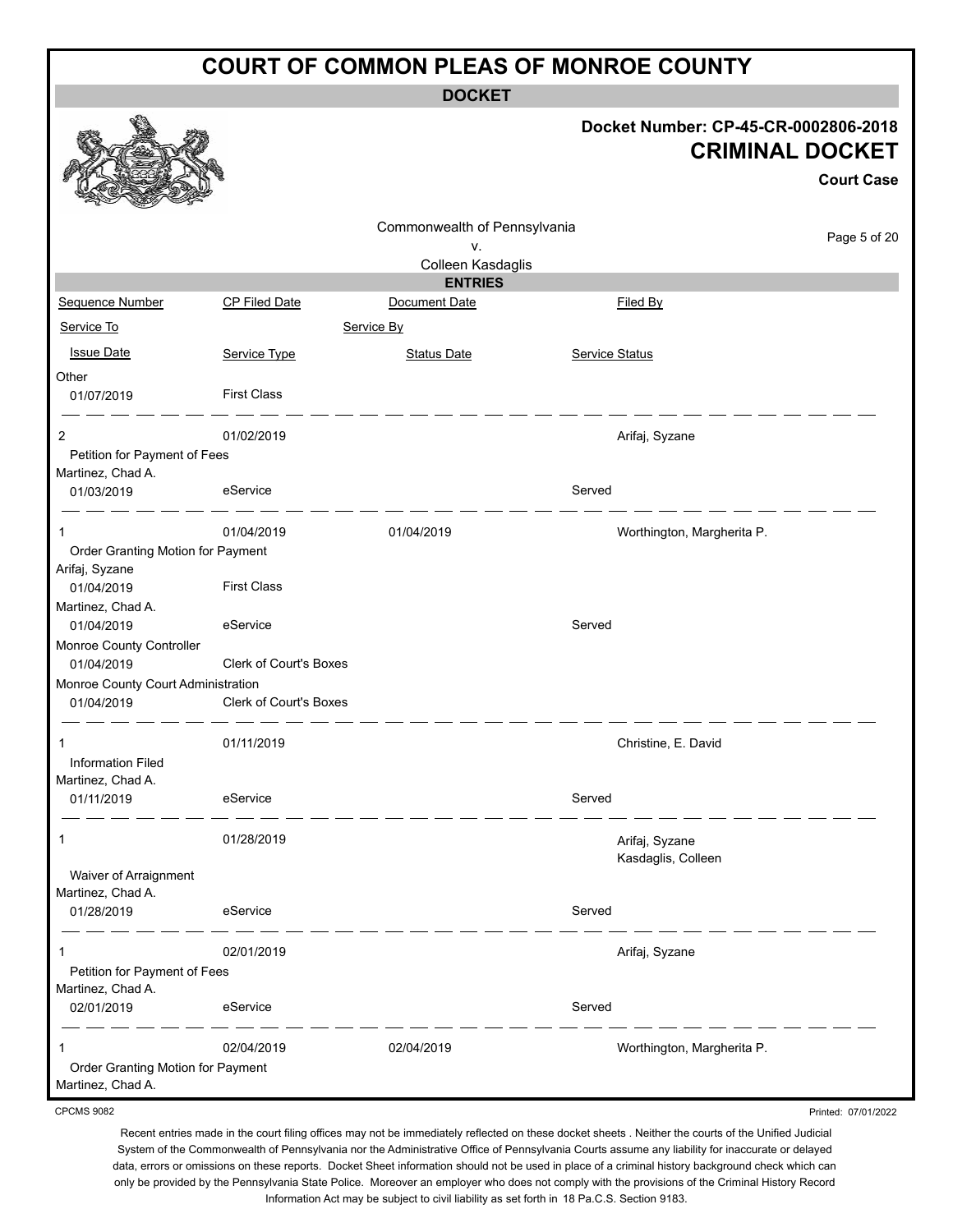|                                                        |                                                                          | <b>DOCKET</b>                   |                                                                |                   |
|--------------------------------------------------------|--------------------------------------------------------------------------|---------------------------------|----------------------------------------------------------------|-------------------|
|                                                        |                                                                          |                                 | Docket Number: CP-45-CR-0002806-2018<br><b>CRIMINAL DOCKET</b> | <b>Court Case</b> |
|                                                        |                                                                          | Commonwealth of Pennsylvania    |                                                                |                   |
|                                                        |                                                                          | ٧.                              |                                                                | Page 6 of 20      |
|                                                        |                                                                          | Colleen Kasdaglis               |                                                                |                   |
| Sequence Number                                        | <b>CP Filed Date</b>                                                     | <b>ENTRIES</b><br>Document Date | Filed By                                                       |                   |
|                                                        |                                                                          |                                 |                                                                |                   |
| Service To                                             |                                                                          | Service By                      |                                                                |                   |
| <b>Issue Date</b>                                      | Service Type                                                             | <b>Status Date</b>              | <b>Service Status</b>                                          |                   |
| 02/04/2019                                             | eService                                                                 |                                 | Served                                                         |                   |
| Arifaj, Syzane<br>02/05/2019                           | <b>First Class</b>                                                       |                                 |                                                                |                   |
| Monroe County Court Administration                     |                                                                          |                                 |                                                                |                   |
| 02/05/2019                                             | Clerk of Court's Boxes                                                   |                                 |                                                                |                   |
|                                                        | 02/13/2019                                                               | 02/08/2019                      | Chelak, Gregory H.                                             |                   |
|                                                        | Order- Pre-Trial Conf Scheduled 4/1/19 11:30AM in Pike County Courthouse |                                 |                                                                |                   |
| Arifaj, Syzane<br>02/13/2019                           | <b>First Class</b>                                                       |                                 |                                                                |                   |
| Monroe County Court Administration<br>02/13/2019       | Clerk of Court's Boxes                                                   |                                 |                                                                |                   |
| Monroe County District Attorney's Office<br>02/13/2019 | Clerk of Court's Boxes                                                   |                                 |                                                                |                   |
| Other                                                  |                                                                          |                                 |                                                                |                   |
| 02/13/2019                                             | <b>First Class</b>                                                       |                                 |                                                                |                   |
| Martinez, Chad A.<br>02/14/2019                        | eService                                                                 |                                 | Served                                                         |                   |
| 1                                                      | 02/25/2019                                                               |                                 |                                                                |                   |
|                                                        | Motion to Extend Omnibus PreTrial Motion Period                          |                                 | Arifaj, Syzane                                                 |                   |
| Martinez, Chad A.                                      |                                                                          |                                 |                                                                |                   |
| 02/26/2019                                             | eService                                                                 |                                 | Served                                                         |                   |
|                                                        | 03/04/2019                                                               |                                 | Arifaj, Syzane                                                 |                   |
| Petition for Payment of Fees                           |                                                                          |                                 |                                                                |                   |
| Martinez, Chad A.                                      |                                                                          |                                 |                                                                |                   |
| 03/04/2019                                             | eService                                                                 |                                 | Served                                                         |                   |
|                                                        | 03/05/2019                                                               | 03/05/2019                      | Worthington, Margherita P.                                     |                   |
| Order Granting Motion for Payment                      |                                                                          |                                 |                                                                |                   |
| Arifaj, Syzane<br>03/05/2019                           | <b>First Class</b>                                                       |                                 |                                                                |                   |
| Martinez, Chad A.                                      |                                                                          |                                 |                                                                |                   |
| 03/05/2019                                             | eService                                                                 |                                 | Served                                                         |                   |
| Monroe County Court Administration<br>03/05/2019       | <b>Clerk of Court's Boxes</b>                                            |                                 |                                                                |                   |
|                                                        |                                                                          |                                 |                                                                |                   |

CPCMS 9082

Printed: 07/01/2022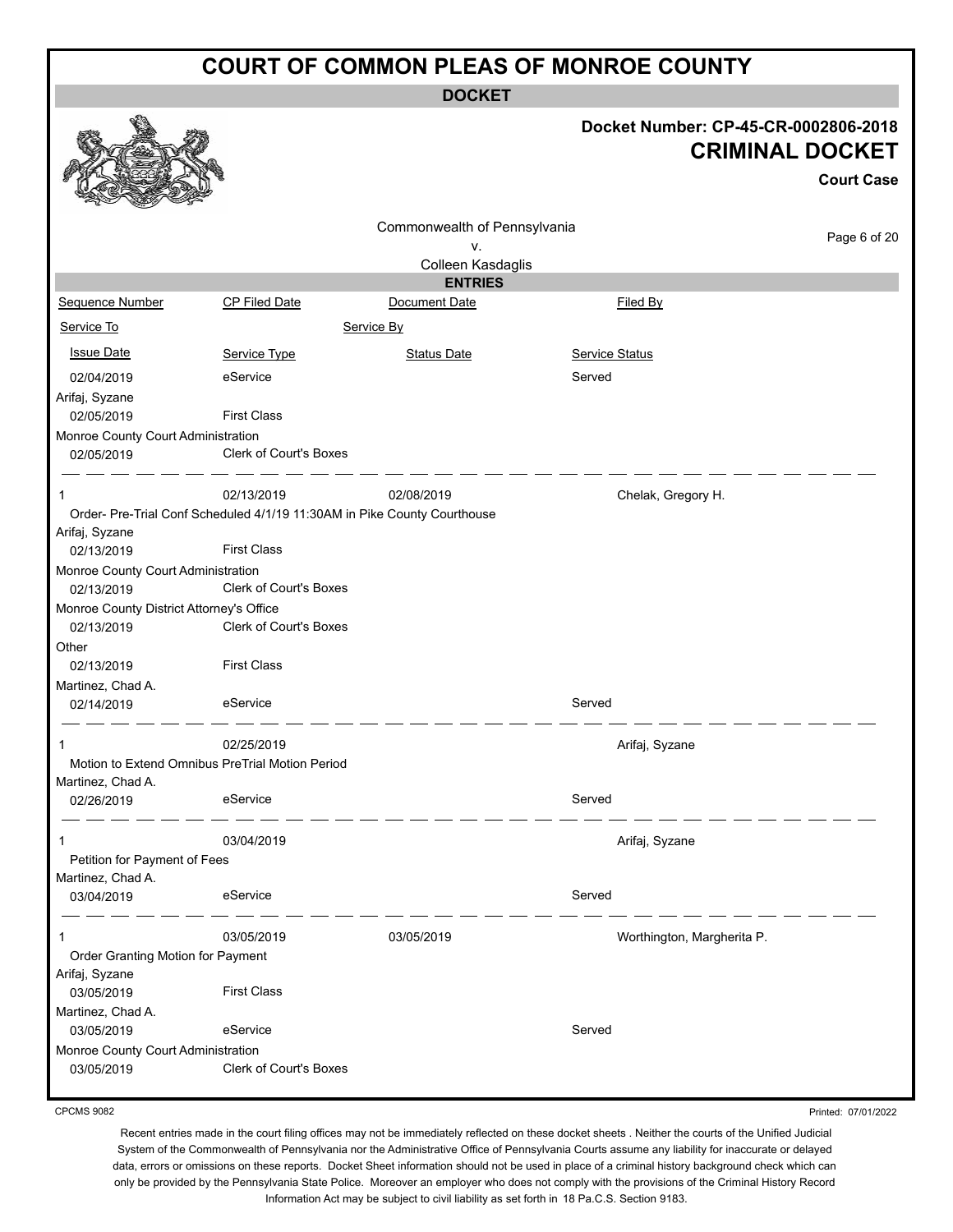**DOCKET**

|                                                   |                                                     |                                                                                              | Docket Number: CP-45-CR-0002806-2018 | <b>CRIMINAL DOCKET</b><br><b>Court Case</b> |
|---------------------------------------------------|-----------------------------------------------------|----------------------------------------------------------------------------------------------|--------------------------------------|---------------------------------------------|
|                                                   |                                                     | Commonwealth of Pennsylvania                                                                 |                                      | Page 7 of 20                                |
|                                                   |                                                     | ۷.<br>Colleen Kasdaglis                                                                      |                                      |                                             |
|                                                   |                                                     | <b>ENTRIES</b>                                                                               |                                      |                                             |
| Sequence Number                                   | <b>CP Filed Date</b>                                | Document Date                                                                                | <b>Filed By</b>                      |                                             |
| Service To                                        |                                                     | Service By                                                                                   |                                      |                                             |
| <b>Issue Date</b>                                 | Service Type                                        | <b>Status Date</b>                                                                           | <b>Service Status</b>                |                                             |
| 2                                                 | 03/05/2019                                          |                                                                                              | Sibum, Jennifer Harlacher            |                                             |
|                                                   | Order Granting Motion for Extension of Time         |                                                                                              |                                      |                                             |
| Arifaj, Syzane                                    |                                                     |                                                                                              |                                      |                                             |
| 03/06/2019                                        | <b>First Class</b>                                  |                                                                                              |                                      |                                             |
| Commonwealth of Pennsylvania                      | <b>Clerk of Court's Boxes</b>                       |                                                                                              |                                      |                                             |
| 03/06/2019                                        |                                                     |                                                                                              |                                      |                                             |
| Kasdaglis, Colleen<br>03/06/2019                  | <b>First Class</b>                                  |                                                                                              |                                      |                                             |
| Martinez, Chad A.                                 |                                                     |                                                                                              |                                      |                                             |
| 03/07/2019                                        | eService                                            |                                                                                              | Served                               |                                             |
| -1                                                | 04/01/2019                                          |                                                                                              | Arifaj, Syzane                       |                                             |
| Petition for Payment of Fees<br>Martinez, Chad A. |                                                     |                                                                                              |                                      |                                             |
| 04/01/2019                                        | eService                                            |                                                                                              | Served                               |                                             |
| $\mathbf 1$                                       | 04/03/2019                                          |                                                                                              | Arifaj, Syzane                       |                                             |
| Martinez, Chad A.                                 | Motion to Continue Trial to the May 2019 Trial Term |                                                                                              |                                      |                                             |
| 04/03/2019                                        | eService                                            |                                                                                              | Served                               |                                             |
| -1                                                | 04/10/2019                                          |                                                                                              | Monroe County District Attorney's    |                                             |
| Martinez, Chad A.                                 |                                                     | Commonwealth's Motion for Joinder of Informations pursuant to Pa.R.Crim.P 582                | Office                               |                                             |
| 04/10/2019                                        | eService                                            |                                                                                              | Served                               |                                             |
| $\mathbf 1$                                       | 04/25/2019                                          |                                                                                              | Arifaj, Syzane                       |                                             |
|                                                   | Motion to Extend Omnibus Pretrial Motion Period     |                                                                                              |                                      |                                             |
| Martinez, Chad A.                                 |                                                     |                                                                                              |                                      |                                             |
| 04/25/2019                                        | eService                                            |                                                                                              | Served                               |                                             |
| 1                                                 | 04/29/2019                                          | 04/18/2019                                                                                   | Chelak, Gregory H.                   |                                             |
| Arifaj, Syzane                                    |                                                     | Order:Defendants' Motions for Continuance GRANTED, Jury Trial CONT'D to July 2019 Trial Term |                                      |                                             |
| 04/29/2019                                        | <b>First Class</b>                                  |                                                                                              |                                      |                                             |
| Martinez, Chad A.                                 |                                                     |                                                                                              |                                      |                                             |
| <b>CPCMS 9082</b>                                 |                                                     |                                                                                              |                                      | Printed: 07/01/2022                         |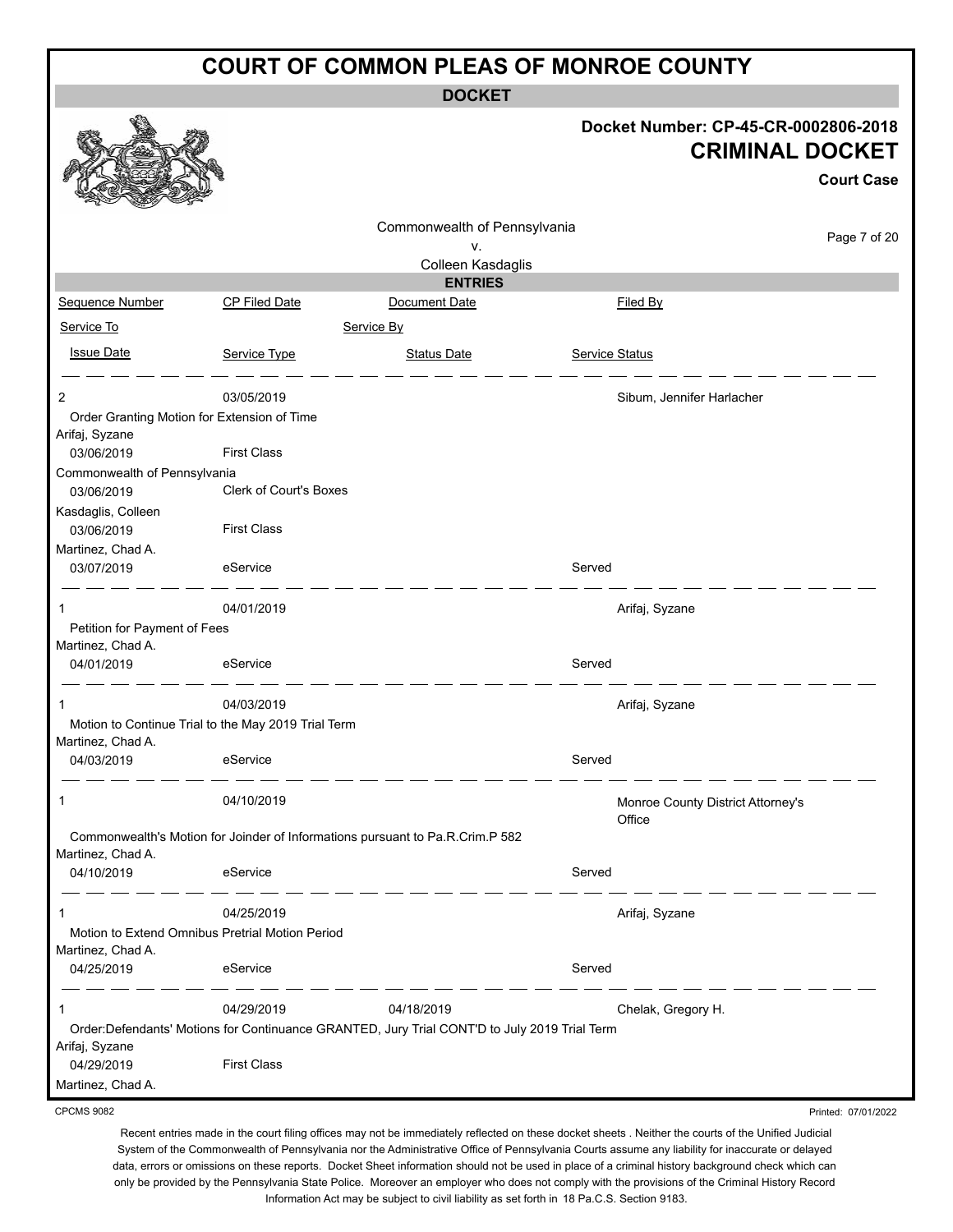**DOCKET**

## **Docket Number: CP-45-CR-0002806-2018 CRIMINAL DOCKET**

**Court Case**

Printed: 07/01/2022

|                                          |                                                          |                              |                    | <b>Court Case</b> |
|------------------------------------------|----------------------------------------------------------|------------------------------|--------------------|-------------------|
|                                          |                                                          | Commonwealth of Pennsylvania |                    | Page 8 of 20      |
|                                          |                                                          | ٧.                           |                    |                   |
|                                          |                                                          | Colleen Kasdaglis            |                    |                   |
|                                          |                                                          | <b>ENTRIES</b>               |                    |                   |
| Sequence Number                          | CP Filed Date                                            | Document Date                | Filed By           |                   |
| Service To                               |                                                          | Service By                   |                    |                   |
| <b>Issue Date</b>                        | Service Type                                             | <b>Status Date</b>           | Service Status     |                   |
| 04/29/2019                               | <b>Clerk of Court's Boxes</b>                            |                              |                    |                   |
| Monroe County Court Administration       |                                                          |                              |                    |                   |
| 04/29/2019                               | <b>Clerk of Court's Boxes</b>                            |                              |                    |                   |
| Other                                    |                                                          |                              |                    |                   |
| 04/29/2019                               | <b>First Class</b>                                       |                              |                    |                   |
| Martinez, Chad A.                        |                                                          |                              |                    |                   |
| 05/02/2019                               | eService                                                 |                              | Served             |                   |
| 1                                        | 04/30/2019                                               |                              | Arifaj, Syzane     |                   |
| Petition for Payment of Fees             |                                                          |                              |                    |                   |
| Martinez, Chad A.                        |                                                          |                              |                    |                   |
| 04/30/2019                               | eService                                                 |                              | Served             |                   |
| 1                                        | 05/13/2019                                               | 04/26/2019                   | Chelak, Gregory H. |                   |
| Order Granting Motion for Payment        |                                                          |                              |                    |                   |
| Arifaj, Syzane                           |                                                          |                              |                    |                   |
| 05/14/2019                               | <b>First Class</b>                                       |                              |                    |                   |
| Martinez, Chad A.                        |                                                          |                              |                    |                   |
| 05/14/2019                               | eService                                                 |                              | Served             |                   |
| Monroe County Controller                 |                                                          |                              |                    |                   |
| 05/14/2019                               | Clerk of Court's Boxes                                   |                              |                    |                   |
| Monroe County Court Administration       |                                                          |                              |                    |                   |
| 05/14/2019                               | <b>Clerk of Court's Boxes</b>                            |                              |                    |                   |
| $\overline{c}$                           | 05/13/2019                                               |                              | Chelak, Gregory H. |                   |
|                                          | Order Omnibus Pretiral Motion to be Filed Within 30 Days |                              |                    |                   |
| Arifaj, Syzane                           |                                                          |                              |                    |                   |
| 05/14/2019                               | <b>First Class</b>                                       |                              |                    |                   |
| Kasdaglis, Colleen                       |                                                          |                              |                    |                   |
| 05/14/2019                               | <b>First Class</b>                                       |                              |                    |                   |
| Martinez, Chad A.                        |                                                          |                              |                    |                   |
| 05/14/2019                               | eService                                                 |                              | Served             |                   |
| Monroe County District Attorney's Office |                                                          |                              |                    |                   |
| 05/14/2019                               | Clerk of Court's Boxes                                   |                              |                    |                   |
| 3                                        | 05/13/2019                                               | 05/03/2019                   | Chelak, Gregory H. |                   |
| Order Granting Motion for Payment        |                                                          |                              |                    |                   |
|                                          |                                                          |                              |                    |                   |

CPCMS 9082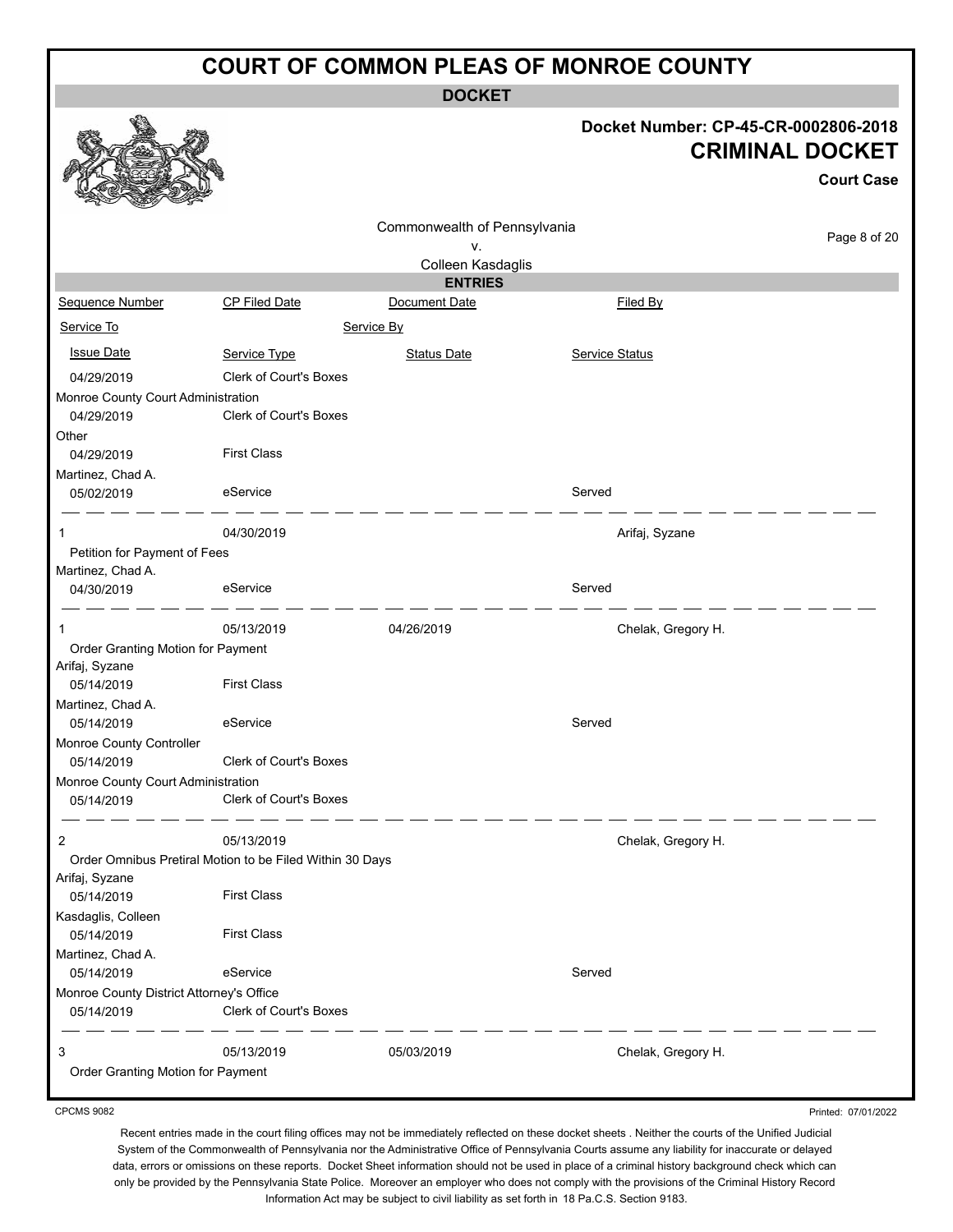**DOCKET**

#### **Docket Number: CP-45-CR-0002806-2018 CRIMINAL DOCKET**

Printed: 07/01/2022

|                                                   |                                                                  |                                 |                       | <b>Court Case</b> |
|---------------------------------------------------|------------------------------------------------------------------|---------------------------------|-----------------------|-------------------|
|                                                   |                                                                  | Commonwealth of Pennsylvania    |                       | Page 9 of 20      |
|                                                   |                                                                  | ٧.                              |                       |                   |
|                                                   |                                                                  | Colleen Kasdaglis               |                       |                   |
| Sequence Number                                   | <b>CP Filed Date</b>                                             | <b>ENTRIES</b><br>Document Date | Filed By              |                   |
|                                                   |                                                                  |                                 |                       |                   |
| Service To                                        |                                                                  | Service By                      |                       |                   |
| <b>Issue Date</b>                                 | Service Type                                                     | <b>Status Date</b>              | <b>Service Status</b> |                   |
| Arifaj, Syzane                                    |                                                                  |                                 |                       |                   |
| 05/14/2019                                        | <b>First Class</b>                                               |                                 |                       |                   |
| Martinez, Chad A.                                 |                                                                  |                                 |                       |                   |
| 05/14/2019                                        | eService                                                         |                                 | Served                |                   |
| Monroe County Controller                          |                                                                  |                                 |                       |                   |
| 05/14/2019                                        | Clerk of Court's Boxes                                           |                                 |                       |                   |
| Monroe County Court Administration                |                                                                  |                                 |                       |                   |
| 05/14/2019                                        | Clerk of Court's Boxes                                           |                                 |                       |                   |
| 4                                                 | 05/13/2019                                                       |                                 | Cheslock, Jerome P.   |                   |
|                                                   | Order- Argument Scheduled 6/10/19 11:00AM Pike County Courthouse |                                 |                       |                   |
| Martinez, Chad A.                                 |                                                                  |                                 |                       |                   |
| 05/15/2019                                        | eService                                                         |                                 | Served                |                   |
| 1                                                 | 06/03/2019                                                       |                                 | Arifaj, Syzane        |                   |
| Petition for Payment of Fees<br>Martinez, Chad A. |                                                                  |                                 |                       |                   |
| 06/03/2019                                        | eService                                                         |                                 | Served                |                   |
| 1                                                 | 06/11/2019                                                       |                                 | Chelak, Gregory H.    |                   |
| Bail Type Changed - Kasdaglis, Colleen            |                                                                  |                                 |                       |                   |
| Martinez, Chad A.                                 |                                                                  |                                 |                       |                   |
| 06/11/2019                                        | eService                                                         |                                 | Served                |                   |
| 2                                                 | 06/11/2019                                                       |                                 | Kasdaglis, Colleen    |                   |
| Bail Posted - Kasdaglis, Colleen                  |                                                                  |                                 |                       |                   |
| Martinez, Chad A.                                 |                                                                  |                                 |                       |                   |
| 06/17/2019                                        | eService                                                         |                                 | Served                |                   |
| Monroe County District Attorney's Office          |                                                                  |                                 |                       |                   |
| 06/17/2019                                        | eService                                                         |                                 | Served                |                   |
| 1                                                 | 06/13/2019                                                       | 06/10/2019                      | Chelak, Gregory H.    |                   |
|                                                   | Order: Def's Bail is Modified to Unsecured Bail 100K             |                                 |                       |                   |
| Arifaj, Syzane                                    |                                                                  |                                 |                       |                   |
| 06/13/2019                                        | <b>First Class</b>                                               |                                 |                       |                   |
| Monroe County Correctional Facility               |                                                                  |                                 |                       |                   |
| 06/13/2019                                        | Clerk of Court's Boxes                                           |                                 |                       |                   |

CPCMS 9082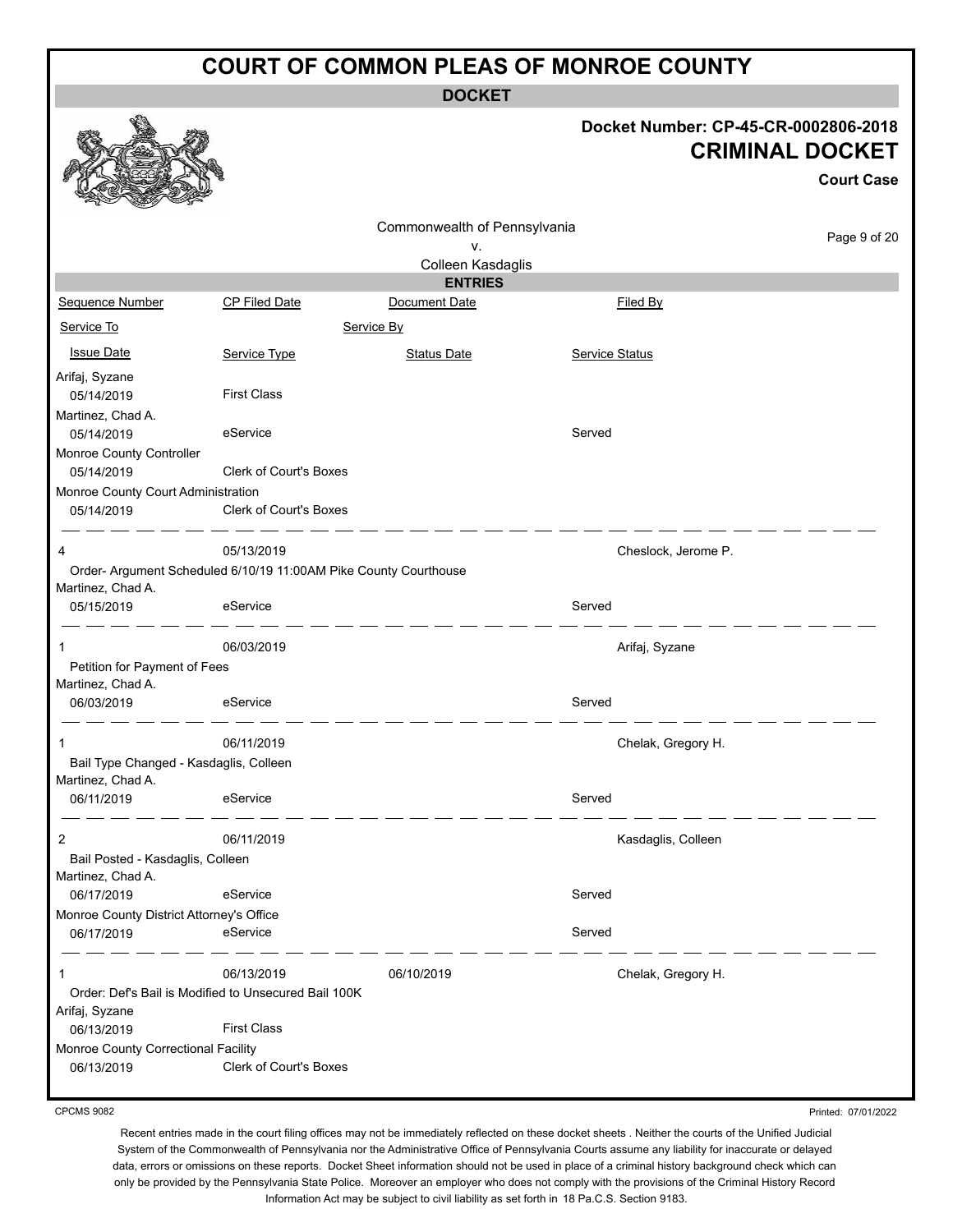**DOCKET**

|                                                        |                                                                                                               | <b>DOCKEI</b>                      |                                      |                                             |
|--------------------------------------------------------|---------------------------------------------------------------------------------------------------------------|------------------------------------|--------------------------------------|---------------------------------------------|
|                                                        |                                                                                                               |                                    | Docket Number: CP-45-CR-0002806-2018 | <b>CRIMINAL DOCKET</b><br><b>Court Case</b> |
|                                                        |                                                                                                               | Commonwealth of Pennsylvania<br>۷. |                                      | Page 10 of 20                               |
|                                                        |                                                                                                               | Colleen Kasdaglis                  |                                      |                                             |
|                                                        |                                                                                                               | <b>ENTRIES</b>                     |                                      |                                             |
| Sequence Number                                        | CP Filed Date                                                                                                 | Document Date                      | Filed By                             |                                             |
| Service To                                             |                                                                                                               | Service By                         |                                      |                                             |
| <b>Issue Date</b>                                      | Service Type                                                                                                  | <b>Status Date</b>                 | <b>Service Status</b>                |                                             |
| Monroe County Court Administration<br>06/13/2019       | <b>Clerk of Court's Boxes</b>                                                                                 |                                    |                                      |                                             |
| Monroe County District Attorney's Office               |                                                                                                               |                                    |                                      |                                             |
| 06/13/2019                                             | Clerk of Court's Boxes                                                                                        |                                    |                                      |                                             |
| Monroe County Probation<br>06/13/2019                  | Clerk of Court's Boxes                                                                                        |                                    |                                      |                                             |
| Monroe County Sheriff<br>06/13/2019                    | Clerk of Court's Boxes                                                                                        |                                    |                                      |                                             |
| Other<br>06/13/2019                                    | <b>First Class</b>                                                                                            |                                    |                                      |                                             |
| Martinez, Chad A.                                      |                                                                                                               |                                    |                                      |                                             |
| 06/18/2019                                             | eService                                                                                                      |                                    | Served                               |                                             |
| Monroe County District Attorney's Office<br>06/18/2019 | eService                                                                                                      |                                    | Served                               |                                             |
| 2                                                      | 06/13/2019                                                                                                    |                                    | Arifaj, Syzane<br>Kasdaglis, Colleen |                                             |
| Written Guilty Plea Colloquy<br>Martinez, Chad A.      |                                                                                                               |                                    |                                      |                                             |
| 06/13/2019                                             | eService                                                                                                      |                                    | Served                               |                                             |
| Monroe County District Attorney's Office               |                                                                                                               |                                    |                                      |                                             |
| 06/13/2019                                             | eService                                                                                                      |                                    | Served                               |                                             |
| 3                                                      | 06/13/2019<br>Order: Sentencing Scheduled 8/19/19 @ 11:30am Pike Cty Crths. Monroe Cty Sheriffs to transport. | 06/10/2019                         | Chelak, Gregory H.                   |                                             |
| Arifaj, Syzane<br>06/13/2019                           | <b>First Class</b>                                                                                            |                                    |                                      |                                             |
| Monroe County Correctional Facility<br>06/13/2019      | Clerk of Court's Boxes                                                                                        |                                    |                                      |                                             |
| Monroe County Court Administration                     |                                                                                                               |                                    |                                      |                                             |
| 06/13/2019                                             | Clerk of Court's Boxes                                                                                        |                                    |                                      |                                             |
| Monroe County District Attorney's Office               |                                                                                                               |                                    |                                      |                                             |
| 06/13/2019                                             | Clerk of Court's Boxes                                                                                        |                                    |                                      |                                             |
| Monroe County Probation                                |                                                                                                               |                                    |                                      |                                             |
| 06/13/2019                                             | Clerk of Court's Boxes                                                                                        |                                    |                                      |                                             |
| Monroe County Sheriff<br>06/13/2019                    | Clerk of Court's Boxes                                                                                        |                                    |                                      |                                             |
| Other                                                  |                                                                                                               |                                    |                                      |                                             |

CPCMS 9082

Recent entries made in the court filing offices may not be immediately reflected on these docket sheets . Neither the courts of the Unified Judicial

Printed: 07/01/2022

System of the Commonwealth of Pennsylvania nor the Administrative Office of Pennsylvania Courts assume any liability for inaccurate or delayed data, errors or omissions on these reports. Docket Sheet information should not be used in place of a criminal history background check which can only be provided by the Pennsylvania State Police. Moreover an employer who does not comply with the provisions of the Criminal History Record Information Act may be subject to civil liability as set forth in 18 Pa.C.S. Section 9183.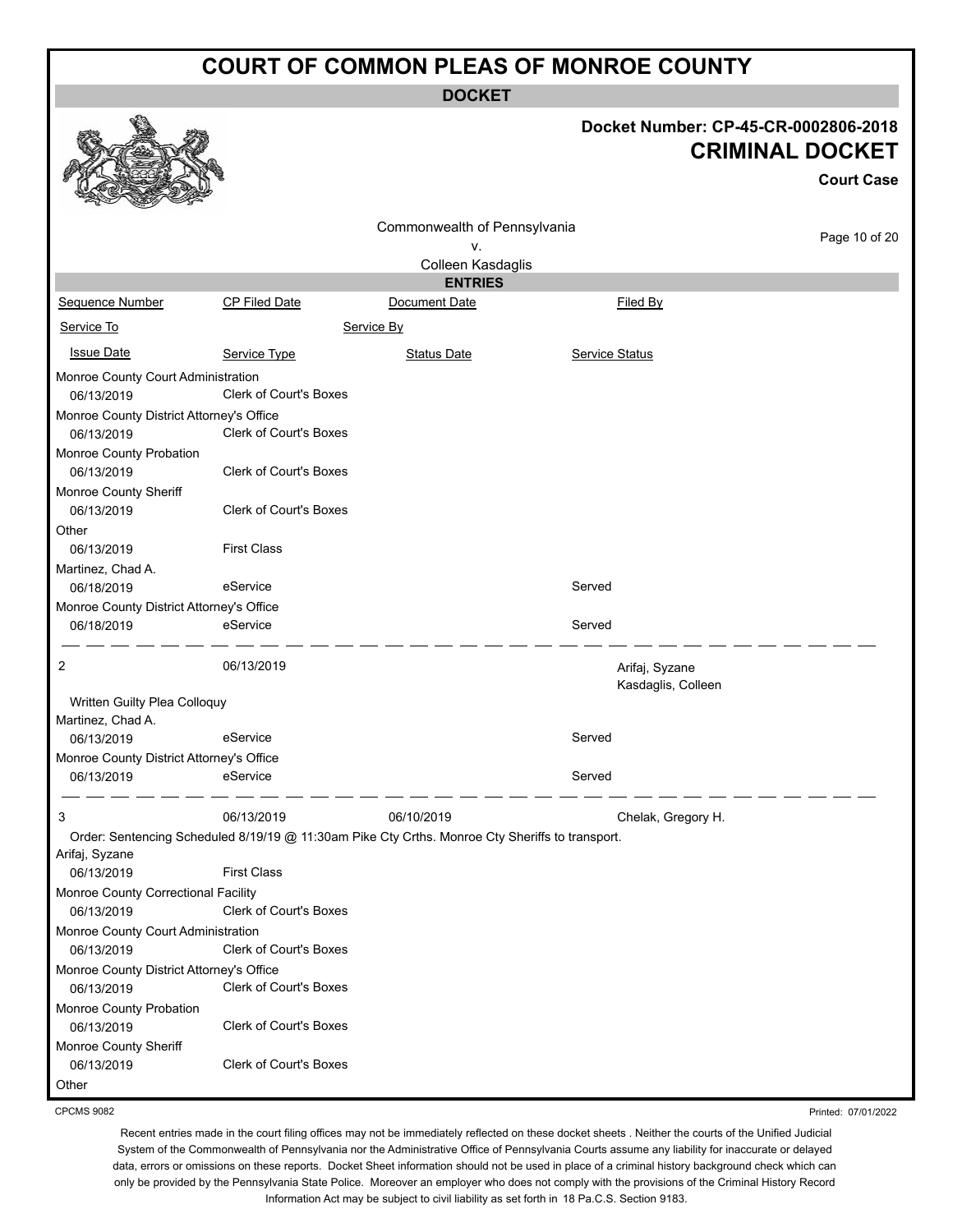**DOCKET**

#### **Docket Number: CP-45-CR-0002806-2018 CRIMINAL DOCKET**

**Court Case**

|                                                   |                                                                        |                              |        |                                             | <b>Court Case</b> |
|---------------------------------------------------|------------------------------------------------------------------------|------------------------------|--------|---------------------------------------------|-------------------|
|                                                   |                                                                        | Commonwealth of Pennsylvania |        |                                             | Page 11 of 20     |
|                                                   |                                                                        | ٧.                           |        |                                             |                   |
|                                                   |                                                                        | Colleen Kasdaglis            |        |                                             |                   |
|                                                   |                                                                        | <b>ENTRIES</b>               |        |                                             |                   |
| Sequence Number                                   | <b>CP Filed Date</b>                                                   | Document Date                |        | Filed By                                    |                   |
| Service To                                        |                                                                        | Service By                   |        |                                             |                   |
| <b>Issue Date</b>                                 | Service Type                                                           | <b>Status Date</b>           |        | <b>Service Status</b>                       |                   |
| 06/13/2019                                        | <b>First Class</b>                                                     |                              |        |                                             |                   |
| Martinez, Chad A.                                 |                                                                        |                              |        |                                             |                   |
| 06/18/2019                                        | eService                                                               |                              | Served |                                             |                   |
| Monroe County District Attorney's Office          |                                                                        |                              |        |                                             |                   |
| 06/18/2019                                        | eService                                                               |                              | Served |                                             |                   |
| 1                                                 | 06/19/2019                                                             |                              |        | Chelak, Gregory H.                          |                   |
| Martinez, Chad A.                                 | Sum of \$195.00 to be made to Syzane Arifaj Esq. for services rendered |                              |        |                                             |                   |
| 06/21/2019                                        | eService                                                               |                              | Served |                                             |                   |
| Monroe County District Attorney's Office          |                                                                        |                              |        |                                             |                   |
| 06/21/2019                                        | eService                                                               |                              | Served |                                             |                   |
| 1                                                 | 07/02/2019                                                             |                              |        | Arifaj, Syzane                              |                   |
| Petition for Payment of Fees<br>Martinez, Chad A. |                                                                        |                              |        |                                             |                   |
| 07/02/2019                                        | eService                                                               |                              | Served |                                             |                   |
| Monroe County District Attorney's Office          |                                                                        |                              |        |                                             |                   |
| 07/02/2019                                        | eService                                                               |                              | Served |                                             |                   |
| 1                                                 | 07/11/2019                                                             |                              |        | Monroe County District Attorney's<br>Office |                   |
| Motion for Restitution Hearing                    |                                                                        |                              |        |                                             |                   |
| Martinez, Chad A.                                 |                                                                        |                              |        |                                             |                   |
| 07/11/2019                                        | eService                                                               |                              | Served |                                             |                   |
|                                                   | 07/15/2019                                                             |                              |        | Chelak, Gregory H.                          |                   |
| Order Granting Motion for Payment                 |                                                                        |                              |        |                                             |                   |
| Arifaj, Syzane                                    |                                                                        |                              |        |                                             |                   |
| 07/15/2019                                        | <b>First Class</b>                                                     |                              |        |                                             |                   |
| Martinez, Chad A.                                 |                                                                        |                              |        |                                             |                   |
| 07/15/2019                                        | eService                                                               |                              | Served |                                             |                   |
| Monroe County Controller                          |                                                                        |                              |        |                                             |                   |
| 07/15/2019                                        | Clerk of Court's Boxes                                                 |                              |        |                                             |                   |
| Monroe County Court Administration                |                                                                        |                              |        |                                             |                   |
| 07/15/2019                                        | Clerk of Court's Boxes                                                 |                              |        |                                             |                   |
| Monroe County District Attorney's Office          |                                                                        |                              |        |                                             |                   |

CPCMS 9082

Printed: 07/01/2022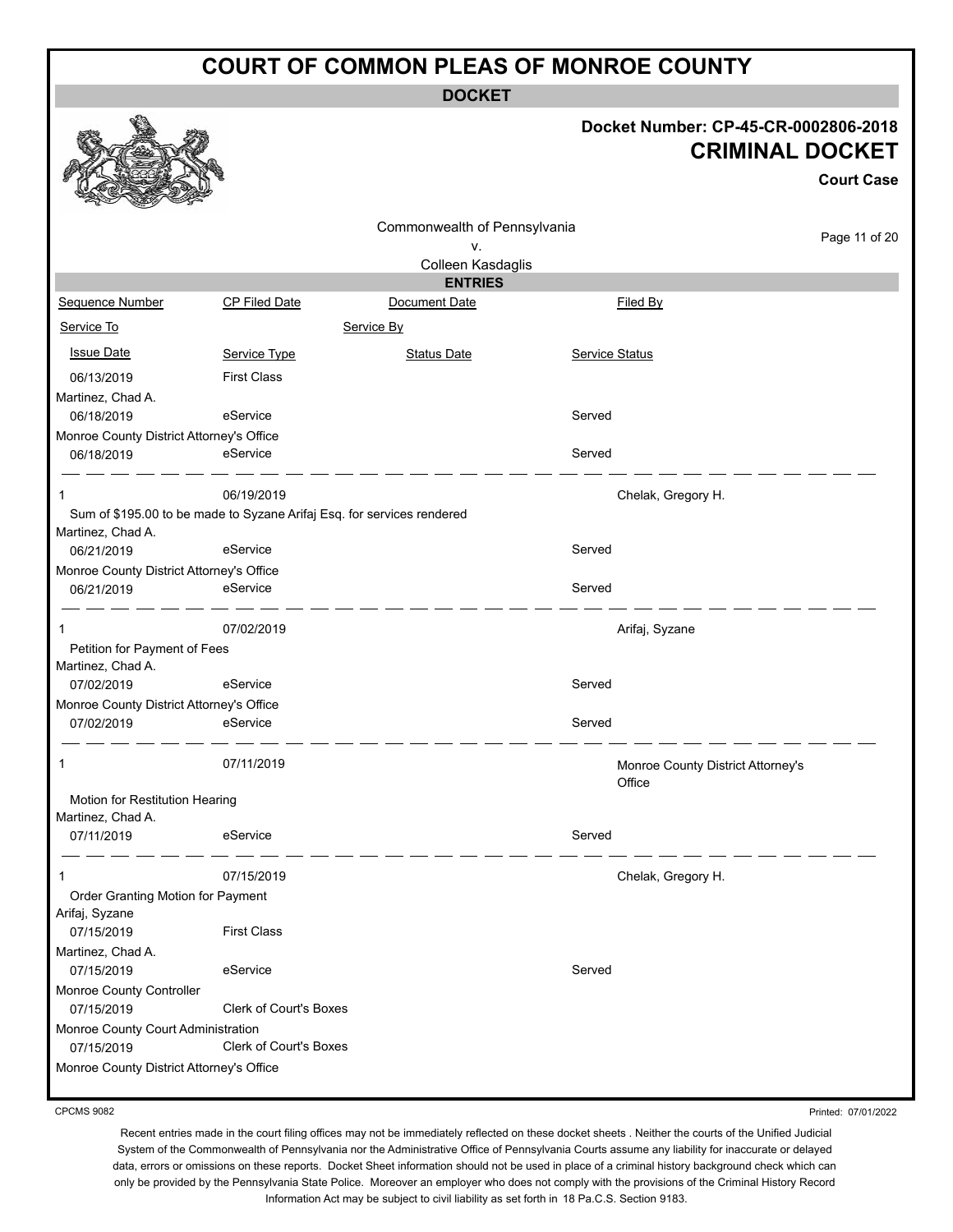**DOCKET**

|                                                                        |                               | <b>DOCKET</b>                |                                             |                                             |
|------------------------------------------------------------------------|-------------------------------|------------------------------|---------------------------------------------|---------------------------------------------|
|                                                                        |                               |                              | Docket Number: CP-45-CR-0002806-2018        | <b>CRIMINAL DOCKET</b><br><b>Court Case</b> |
|                                                                        |                               | Commonwealth of Pennsylvania |                                             |                                             |
|                                                                        |                               | ٧.                           |                                             | Page 12 of 20                               |
|                                                                        |                               | Colleen Kasdaglis            |                                             |                                             |
|                                                                        |                               | <b>ENTRIES</b>               |                                             |                                             |
| Sequence Number                                                        | CP Filed Date                 | Document Date                | Filed By                                    |                                             |
| Service To                                                             |                               | Service By                   |                                             |                                             |
| <b>Issue Date</b>                                                      | Service Type                  | <b>Status Date</b>           | Service Status                              |                                             |
| 07/15/2019                                                             | eService                      |                              | Served                                      |                                             |
| 1                                                                      | 07/17/2019                    |                              | Monroe County District Attorney's<br>Office |                                             |
| Motion to Order for Presentence Investigation<br>Martinez, Chad A.     |                               |                              |                                             |                                             |
| 07/17/2019                                                             | eService                      |                              | Served                                      |                                             |
| $\mathbf{1}$                                                           | 07/24/2019                    | 07/22/2019                   | Cheslock, Jerome P.                         |                                             |
| Pre-Sentence Investigation Ordered                                     |                               |                              |                                             |                                             |
| Arifaj, Syzane                                                         |                               |                              |                                             |                                             |
| 07/25/2019                                                             | <b>First Class</b>            |                              |                                             |                                             |
| Monroe County Court Administration<br>07/25/2019                       | Clerk of Court's Boxes        |                              |                                             |                                             |
| Monroe County District Attorney's Office                               |                               |                              |                                             |                                             |
| 07/25/2019                                                             | Clerk of Court's Boxes        |                              |                                             |                                             |
| Monroe County Probation Department<br>07/25/2019                       | <b>Clerk of Court's Boxes</b> |                              |                                             |                                             |
| Other                                                                  |                               |                              |                                             |                                             |
| 07/25/2019                                                             | <b>First Class</b>            |                              |                                             |                                             |
| Martinez, Chad A.                                                      |                               |                              |                                             |                                             |
| 07/26/2019                                                             | eService                      |                              | Served                                      |                                             |
| Monroe County District Attorney's Office<br>07/26/2019                 | eService                      |                              | Served                                      |                                             |
|                                                                        |                               |                              |                                             |                                             |
| 1                                                                      | 07/31/2019                    |                              | Arifaj, Syzane                              |                                             |
| Petition for Payment of Fees                                           |                               |                              |                                             |                                             |
| Martinez, Chad A.                                                      |                               |                              | Served                                      |                                             |
| 07/31/2019                                                             | eService                      |                              |                                             |                                             |
| Monroe County District Attorney's Office<br>07/31/2019                 | eService                      |                              | Served                                      |                                             |
| 1                                                                      | 08/08/2019                    | 08/06/2019                   | Chelak, Gregory H.                          |                                             |
| Order Scheduling Restitution Hearing - on 08/19/2019 at 11:30AM in CR1 |                               |                              |                                             |                                             |
| Arifaj, Syzane<br>08/08/2019                                           | <b>First Class</b>            |                              |                                             |                                             |
| Monroe County District Attorney's Office                               |                               |                              |                                             |                                             |
|                                                                        |                               |                              |                                             |                                             |

CPCMS 9082

Printed: 07/01/2022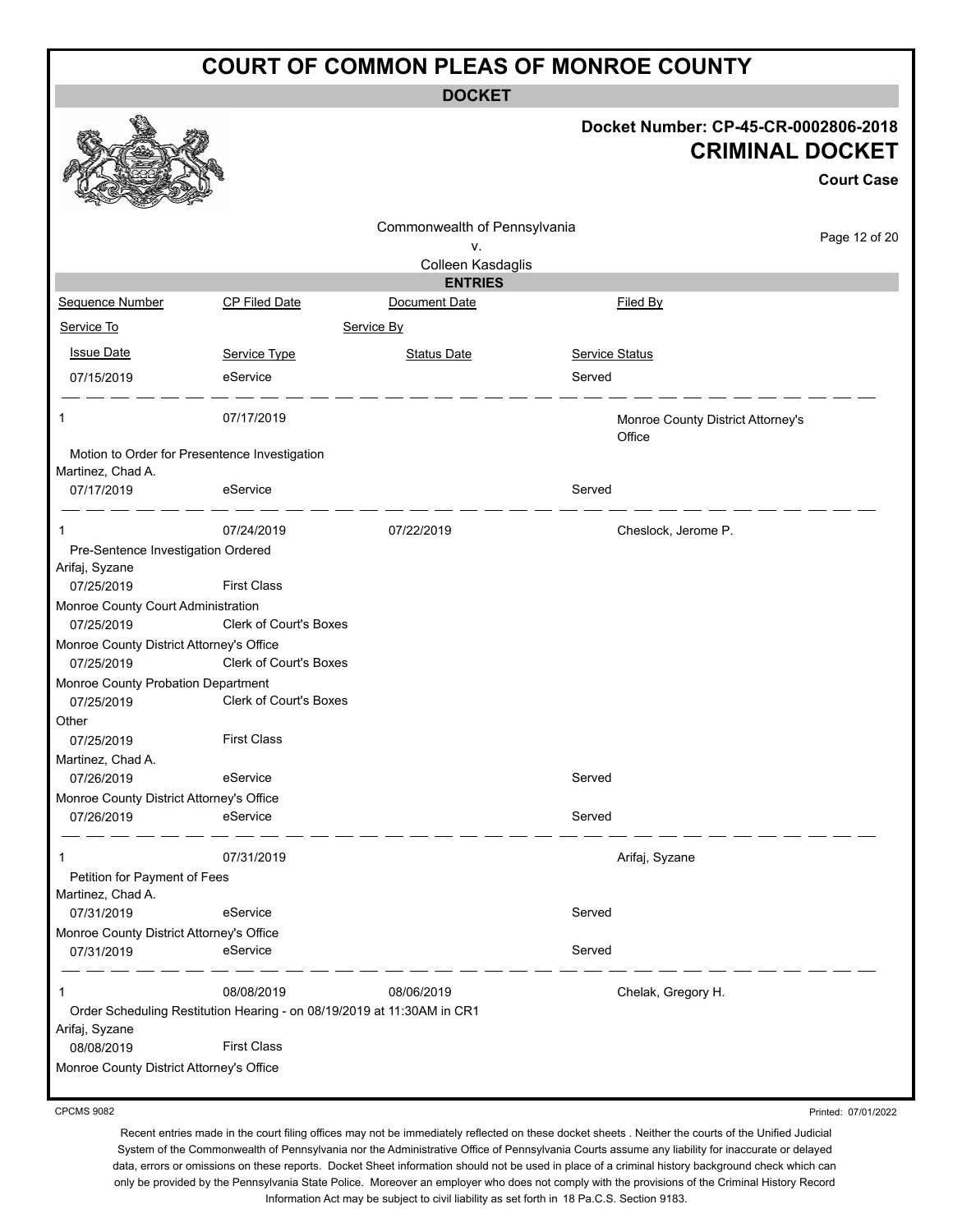**DOCKET**

#### **Docket Number: CP-45-CR-0002806-2018 CRIMINAL DOCKET**

|                                                  |                               |                              |                | <b>Court Case</b>                  |
|--------------------------------------------------|-------------------------------|------------------------------|----------------|------------------------------------|
|                                                  |                               | Commonwealth of Pennsylvania |                |                                    |
|                                                  |                               | ۷.                           |                | Page 13 of 20                      |
|                                                  |                               | Colleen Kasdaglis            |                |                                    |
|                                                  |                               | <b>ENTRIES</b>               |                |                                    |
| <b>Sequence Number</b>                           | CP Filed Date                 | Document Date                |                | Filed By                           |
| Service To                                       |                               | Service By                   |                |                                    |
| <b>Issue Date</b>                                | Service Type                  | <b>Status Date</b>           | Service Status |                                    |
| 08/08/2019                                       | <b>Clerk of Court's Boxes</b> |                              |                |                                    |
| Monroe County Probation Department               |                               |                              |                |                                    |
| 08/08/2019                                       | <b>Clerk of Court's Boxes</b> |                              |                |                                    |
| Monroe County Sheriff's Department               |                               |                              |                |                                    |
| 08/08/2019                                       | <b>Clerk of Court's Boxes</b> |                              |                |                                    |
| Martinez, Chad A.                                |                               |                              |                |                                    |
| 08/12/2019                                       | eService                      |                              | Served         |                                    |
| Monroe County District Attorney's Office         |                               |                              | Served         |                                    |
| 08/12/2019                                       | eService                      |                              |                |                                    |
| 1                                                | 08/15/2019                    |                              |                | Monroe County Probation Department |
| Victim Information for Restitution               |                               |                              |                |                                    |
| Martinez, Chad A.                                |                               |                              |                |                                    |
| 08/19/2019                                       | eService                      |                              | Served         |                                    |
| Monroe County District Attorney's Office         |                               |                              |                |                                    |
| 08/19/2019                                       | eService                      |                              | Served         |                                    |
| 1                                                | 08/19/2019                    |                              |                | Chelak, Gregory H.                 |
| <b>Guilty Plea</b>                               |                               |                              |                |                                    |
| Martinez, Chad A.                                |                               |                              |                |                                    |
| 08/27/2019                                       | eService                      |                              | Served         |                                    |
| Monroe County District Attorney's Office         |                               |                              |                |                                    |
| 08/27/2019                                       | eService                      |                              | Served         |                                    |
| 2                                                | 08/19/2019                    |                              |                | Chelak, Gregory H.                 |
| Order - Sentence/Penalty Imposed                 |                               |                              |                |                                    |
| Arifaj, Syzane                                   |                               |                              |                |                                    |
| 08/23/2019                                       | <b>First Class</b>            |                              |                |                                    |
| Monroe County Correctional Facility              |                               |                              |                |                                    |
| 08/23/2019                                       | Clerk of Court's Boxes        |                              |                |                                    |
| Monroe County Court Administration<br>08/23/2019 | <b>Clerk of Court's Boxes</b> |                              |                |                                    |
| Monroe County Court Reporters                    |                               |                              |                |                                    |
| 08/23/2019                                       | <b>Clerk of Court's Boxes</b> |                              |                |                                    |
| Monroe County District Attorney's Office         |                               |                              |                |                                    |
| 08/23/2019                                       | Clerk of Court's Boxes        |                              |                |                                    |
| Monroe County Probation                          |                               |                              |                |                                    |

CPCMS 9082

燚

Printed: 07/01/2022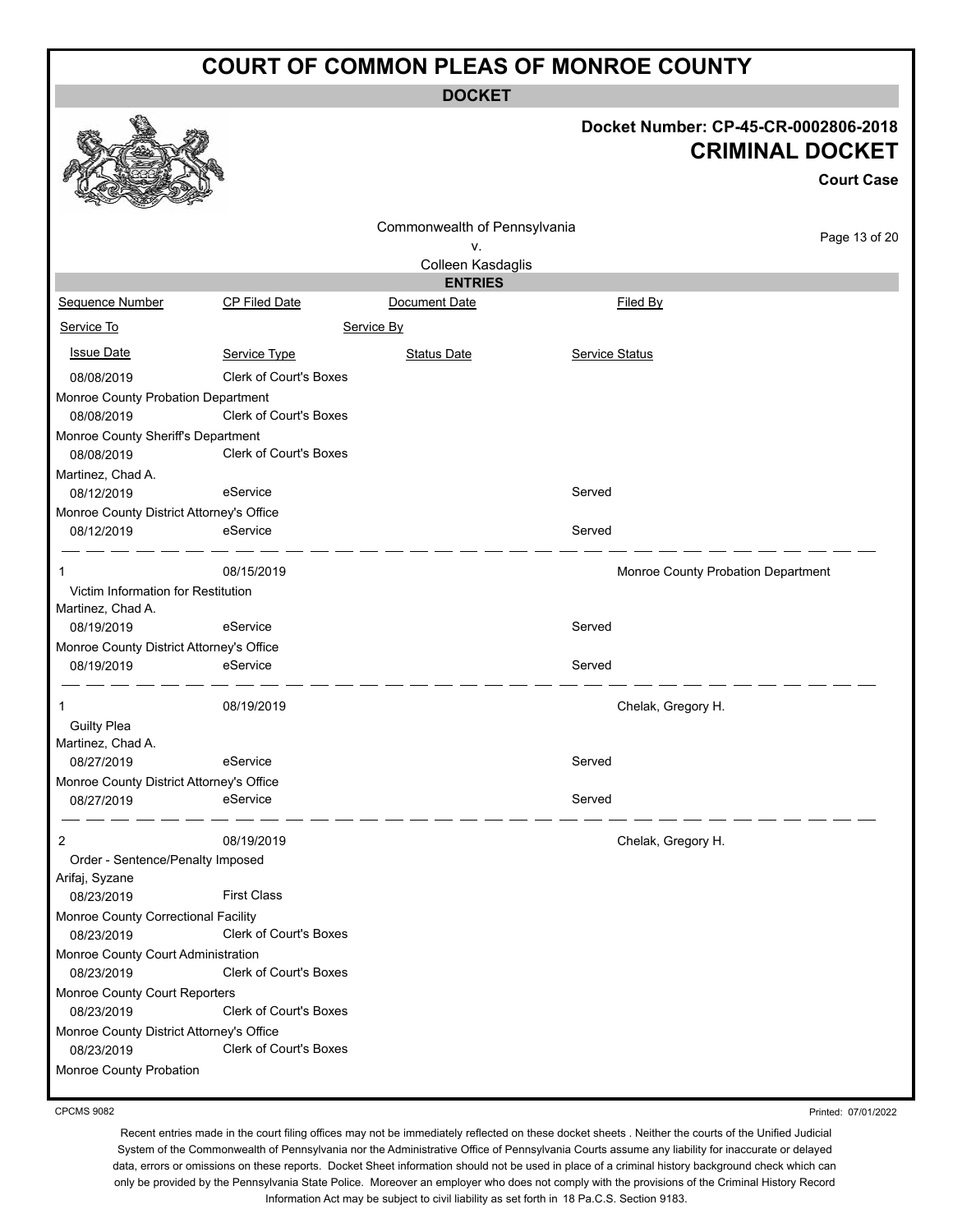**DOCKET**

#### **Docket Number: CP-45-CR-0002806-2018 CRIMINAL DOCKET**

|                                             |                               |                                     |                       |                                             | <b>Court Case</b> |
|---------------------------------------------|-------------------------------|-------------------------------------|-----------------------|---------------------------------------------|-------------------|
|                                             |                               | Commonwealth of Pennsylvania        |                       |                                             | Page 14 of 20     |
|                                             |                               | ٧.                                  |                       |                                             |                   |
|                                             |                               | Colleen Kasdaglis<br><b>ENTRIES</b> |                       |                                             |                   |
| Sequence Number                             | CP Filed Date                 | Document Date                       |                       | Filed By                                    |                   |
| Service To                                  |                               | Service By                          |                       |                                             |                   |
|                                             |                               |                                     |                       |                                             |                   |
| <b>Issue Date</b>                           | Service Type                  | <b>Status Date</b>                  | <b>Service Status</b> |                                             |                   |
| 08/23/2019                                  | <b>Clerk of Court's Boxes</b> |                                     |                       |                                             |                   |
| Monroe County Sheriff                       |                               |                                     |                       |                                             |                   |
| 08/23/2019                                  | <b>Clerk of Court's Boxes</b> |                                     |                       |                                             |                   |
| Martinez, Chad A.                           |                               |                                     |                       |                                             |                   |
| 08/27/2019                                  | eService                      |                                     | Served                |                                             |                   |
| Monroe County District Attorney's Office    |                               |                                     |                       |                                             |                   |
| 08/27/2019                                  | eService                      |                                     | Served                |                                             |                   |
| 3                                           | 08/19/2019                    | 08/15/2019                          |                       | Chelak, Gregory H.                          |                   |
| Order Granting Petition for Payment of Fees |                               |                                     |                       |                                             |                   |
| Arifaj, Syzane                              |                               |                                     |                       |                                             |                   |
| 08/19/2019                                  | <b>First Class</b>            |                                     |                       |                                             |                   |
| Monroe County Court Administration          |                               |                                     |                       |                                             |                   |
| 08/19/2019                                  | Clerk of Court's Boxes        |                                     |                       |                                             |                   |
| Martinez, Chad A.                           |                               |                                     |                       |                                             |                   |
| 08/20/2019                                  | eService                      |                                     | Served                |                                             |                   |
| Monroe County District Attorney's Office    |                               |                                     |                       |                                             |                   |
| 08/20/2019                                  | eService                      |                                     | Served                |                                             |                   |
| 1                                           | 08/21/2019                    |                                     |                       | Monroe County District Attorney's<br>Office |                   |
| Motion for Transcripts                      |                               |                                     |                       |                                             |                   |
| Martinez, Chad A.                           |                               |                                     |                       |                                             |                   |
| 08/21/2019                                  | eService                      |                                     | Served                |                                             |                   |
| 1                                           | 08/22/2019                    |                                     |                       | Chelak, Gregory H.                          |                   |
| Nolle Prossed (Post-Disposition)            |                               |                                     |                       |                                             |                   |
| Martinez, Chad A.                           |                               |                                     |                       |                                             |                   |
| 08/27/2019                                  | eService                      |                                     | Served                |                                             |                   |
| Monroe County District Attorney's Office    |                               |                                     |                       |                                             |                   |
| 08/27/2019                                  | eService                      |                                     | Served                |                                             |                   |
| 1                                           | 08/26/2019                    | 08/26/2019                          |                       | Monroe County Probation Department          |                   |
| Guideline Sentence Form                     |                               |                                     |                       |                                             |                   |
| Martinez, Chad A.                           |                               |                                     |                       |                                             |                   |
| 08/27/2019                                  | eService                      |                                     | Served                |                                             |                   |
| Monroe County District Attorney's Office    |                               |                                     |                       |                                             |                   |

CPCMS 9082

Printed: 07/01/2022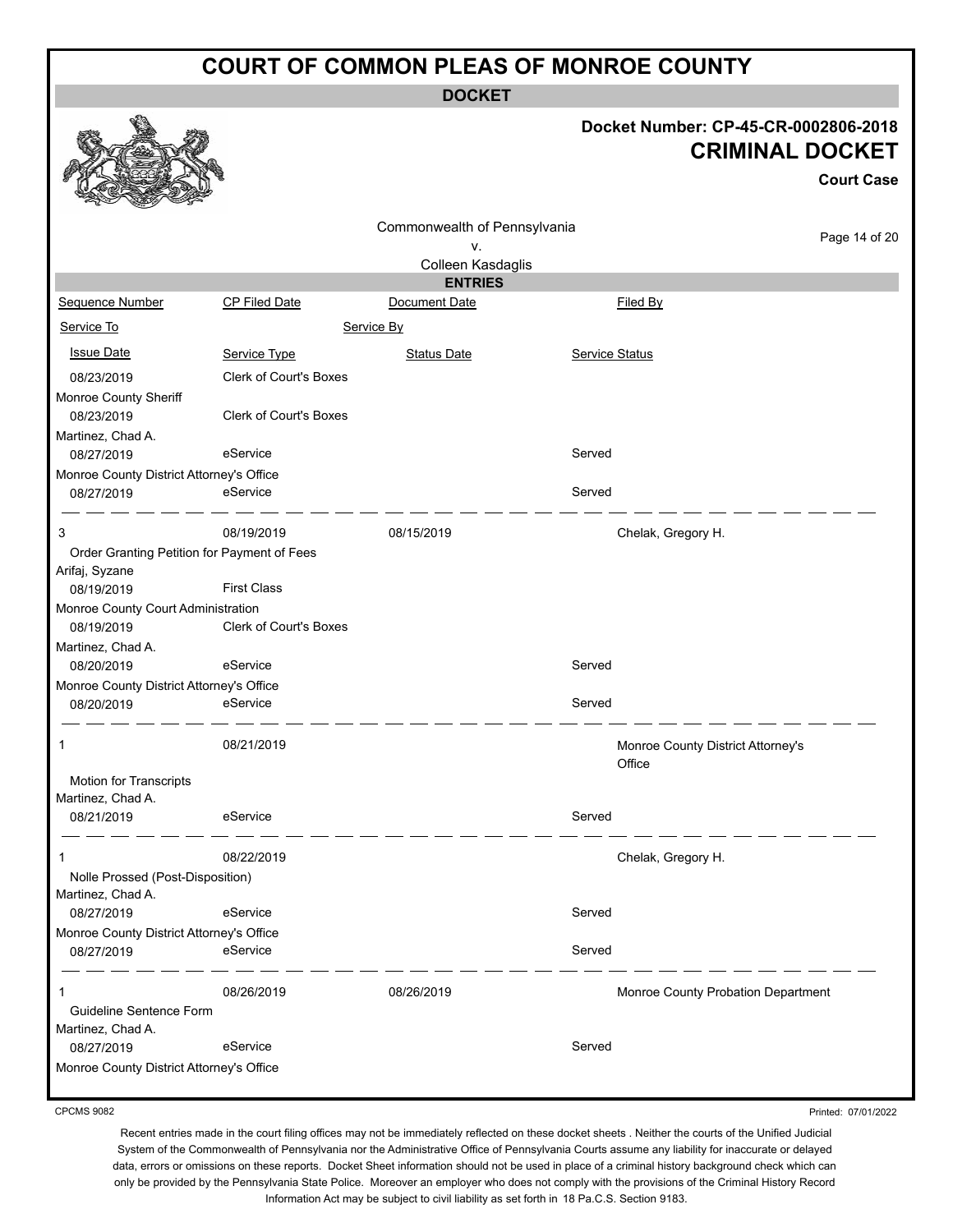**DOCKET**

#### **Docket Number: CP-45-CR-0002806-2018 CRIMINAL DOCKET**

**Court Case**

Printed: 07/01/2022

|                                                             |                    |                                    |                |                                | Gourt Gase    |
|-------------------------------------------------------------|--------------------|------------------------------------|----------------|--------------------------------|---------------|
|                                                             |                    | Commonwealth of Pennsylvania<br>۷. |                |                                | Page 15 of 20 |
|                                                             |                    | Colleen Kasdaglis                  |                |                                |               |
|                                                             |                    | <b>ENTRIES</b>                     |                |                                |               |
| Sequence Number                                             | CP Filed Date      | Document Date                      |                | <b>Filed By</b>                |               |
| Service To                                                  |                    | Service By                         |                |                                |               |
| <b>Issue Date</b>                                           | Service Type       | <b>Status Date</b>                 | Service Status |                                |               |
| 08/27/2019                                                  | eService           |                                    | Served         |                                |               |
| 1                                                           | 08/27/2019         |                                    | County         | Court of Common Pleas - Monroe |               |
| Penalty Assessed<br>Martinez, Chad A.                       |                    |                                    |                |                                |               |
| 08/27/2019                                                  | eService           |                                    | Served         |                                |               |
| Monroe County District Attorney's Office                    |                    |                                    |                |                                |               |
| 08/27/2019                                                  | eService           |                                    | Served         |                                |               |
| 2                                                           | 08/27/2019         |                                    | County         | Court of Common Pleas - Monroe |               |
| Itemized Account of Fines, Costs, Fees and Restitution      |                    |                                    |                |                                |               |
| Martinez, Chad A.                                           | eService           |                                    | Served         |                                |               |
| 08/27/2019<br>Monroe County District Attorney's Office      |                    |                                    |                |                                |               |
| 08/27/2019                                                  | eService           |                                    | Served         |                                |               |
| 3                                                           | 08/27/2019         |                                    | County         | Court of Common Pleas - Monroe |               |
| Entry of Civil Judgment 2806 CV 2019                        |                    |                                    |                |                                |               |
| Martinez, Chad A.                                           |                    |                                    |                |                                |               |
| 08/27/2019<br>Monroe County District Attorney's Office      | eService           |                                    | Served         |                                |               |
| 08/27/2019                                                  | eService           |                                    | Served         |                                |               |
| 1                                                           | 09/03/2019         | 08/31/2019                         |                | Arifaj, Syzane                 |               |
| Petition for Payment of Fees<br>Martinez, Chad A.           |                    |                                    |                |                                |               |
| 09/03/2019                                                  | eService           |                                    | Served         |                                |               |
| Monroe County District Attorney's Office<br>09/03/2019      | eService           |                                    | Served         |                                |               |
|                                                             | 09/13/2019         | 09/10/2019                         |                | Chelak, Gregory H.             |               |
| Order Granting Motion for Payment of Fees<br>Arifaj, Syzane |                    |                                    |                |                                |               |
| 09/13/2019                                                  | <b>First Class</b> |                                    |                |                                |               |
| Monroe County Court Administration                          |                    |                                    |                |                                |               |

CPCMS 9082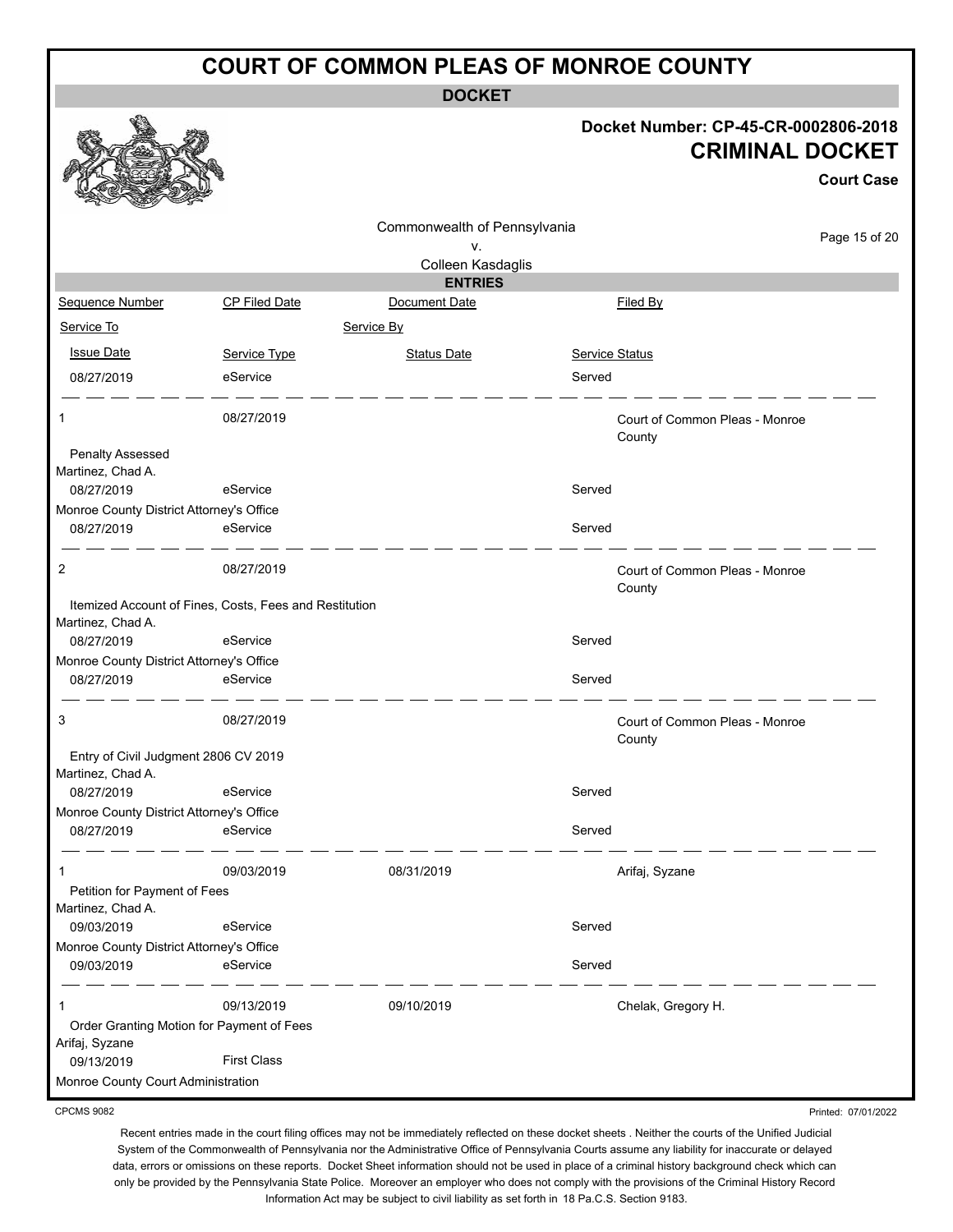**DOCKET**

#### **Docket Number: CP-45-CR-0002806-2018 CRIMINAL DOCKET**

**Court Case**

|                                          |                               |                              |                               | ouur case     |
|------------------------------------------|-------------------------------|------------------------------|-------------------------------|---------------|
|                                          |                               | Commonwealth of Pennsylvania |                               |               |
|                                          |                               | ٧.                           |                               | Page 16 of 20 |
|                                          |                               | Colleen Kasdaglis            |                               |               |
|                                          |                               | <b>ENTRIES</b>               |                               |               |
| Sequence Number                          | <b>CP Filed Date</b>          | Document Date                | Filed By                      |               |
| Service To                               |                               | Service By                   |                               |               |
| <b>Issue Date</b>                        | Service Type                  | <b>Status Date</b>           | Service Status                |               |
| 09/13/2019                               | <b>Clerk of Court's Boxes</b> |                              |                               |               |
| Martinez, Chad A.                        |                               |                              |                               |               |
| 09/17/2019                               | eService                      |                              | Served                        |               |
| Monroe County District Attorney's Office |                               |                              |                               |               |
| 09/17/2019                               | eService                      |                              | Served                        |               |
|                                          | 09/30/2019                    |                              | Warden, George J.             |               |
| Returned Mail 7515 CV 2019               |                               |                              |                               |               |
| Martinez, Chad A.                        |                               |                              |                               |               |
| 01/25/2020                               | eService                      |                              | Served                        |               |
| Monroe County District Attorney's Office |                               |                              |                               |               |
| 01/25/2020                               | eService                      |                              | Served                        |               |
| -1                                       | 12/26/2019                    | 12/20/2019                   | Chelak, Gregory H.            |               |
| Order Granting Motion for Transcripts    |                               |                              |                               |               |
| Martinez, Chad A.                        |                               |                              |                               |               |
| 12/30/2019                               | eService                      |                              | Served                        |               |
| Monroe County Court Administration       |                               |                              |                               |               |
| 12/30/2019                               | <b>Clerk of Court's Boxes</b> |                              |                               |               |
| Monroe County District Attorney's Office |                               |                              |                               |               |
| 12/30/2019                               | eService                      |                              | Served                        |               |
| Other                                    |                               |                              |                               |               |
| 12/30/2019                               | <b>First Class</b>            |                              |                               |               |
| 1                                        | 01/09/2020                    | 08/19/2019                   | Monroe County Court Reporters |               |
| <b>Transcript of Proceedings Filed</b>   |                               |                              |                               |               |
| Martinez, Chad A.                        |                               |                              |                               |               |
| 01/09/2020                               | eService                      |                              | Served                        |               |
| Monroe County District Attorney's Office |                               |                              |                               |               |
| 01/09/2020                               | eService                      |                              | Served                        |               |
| 2                                        | 01/09/2020                    |                              | Monroe County Court Reporters |               |
| <b>Exhibits Filed</b>                    |                               |                              |                               |               |
| Martinez, Chad A.                        |                               |                              |                               |               |
| 01/09/2020                               | eService                      |                              | Served                        |               |
| Monroe County District Attorney's Office |                               |                              |                               |               |
| 01/09/2020                               | eService                      |                              | Served                        |               |
|                                          |                               |                              |                               |               |

CPCMS 9082

Printed: 07/01/2022

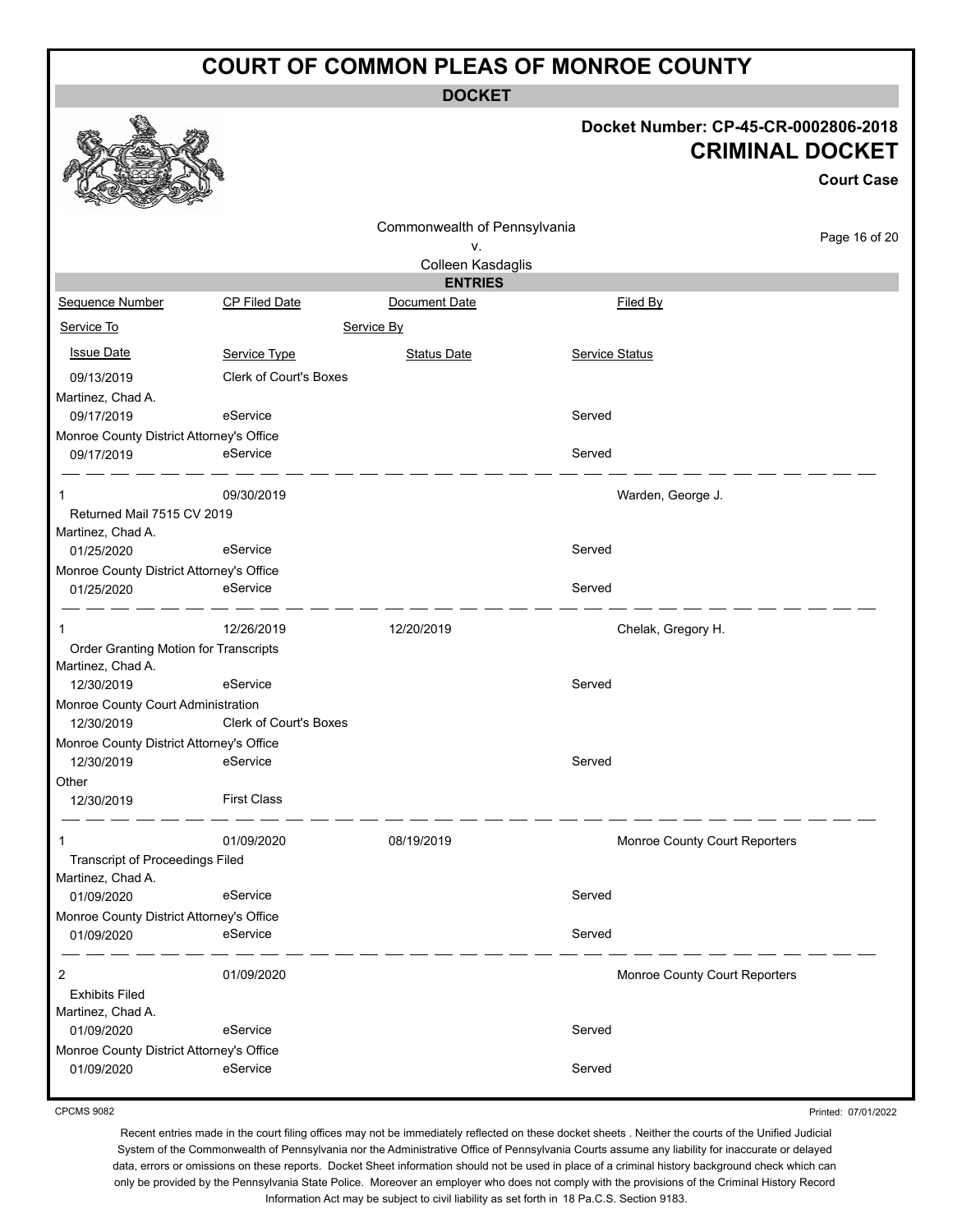**DOCKET**

|                   |               | -----                        |                       |                                                                                     |
|-------------------|---------------|------------------------------|-----------------------|-------------------------------------------------------------------------------------|
|                   |               |                              |                       | Docket Number: CP-45-CR-0002806-2018<br><b>CRIMINAL DOCKET</b><br><b>Court Case</b> |
|                   |               | Commonwealth of Pennsylvania |                       |                                                                                     |
|                   |               | V.                           |                       | Page 17 of 20                                                                       |
|                   |               | Colleen Kasdaglis            |                       |                                                                                     |
|                   |               | <b>ENTRIES</b>               |                       |                                                                                     |
| Sequence Number   | CP Filed Date | Document Date                | Filed By              |                                                                                     |
| Service To        |               | Service By                   |                       |                                                                                     |
| <b>Issue Date</b> | Service Type  | <b>Status Date</b>           | <b>Service Status</b> |                                                                                     |
|                   |               |                              |                       |                                                                                     |

CPCMS 9082

Printed: 07/01/2022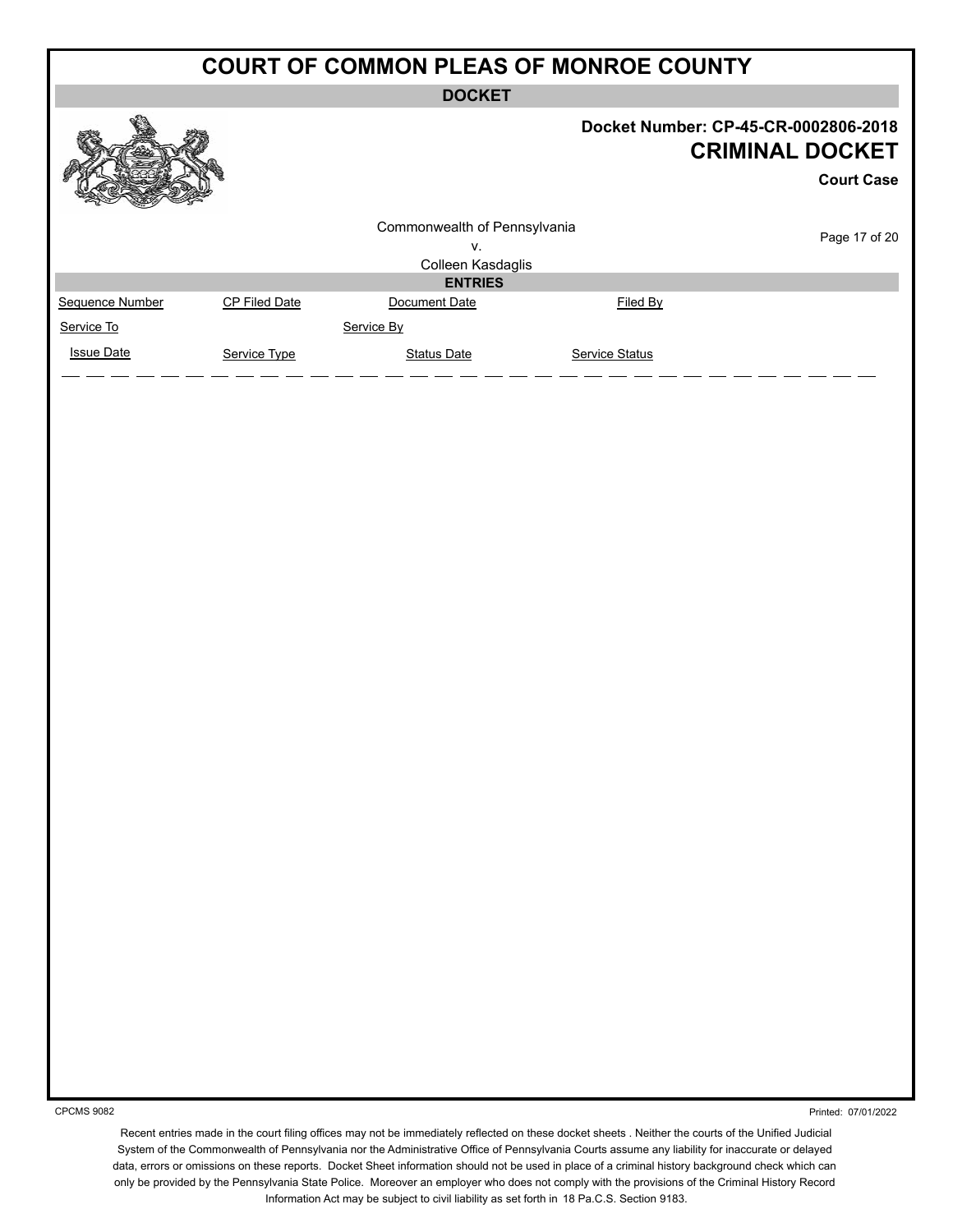**DOCKET**



## **Docket Number: CP-45-CR-0002806-2018 CRIMINAL DOCKET**

**Court Case**

| <b>RAD</b><br>SEN<br><b>COMPANY</b> |         |                     |         |                              |                         |               |
|-------------------------------------|---------|---------------------|---------|------------------------------|-------------------------|---------------|
|                                     |         |                     |         | Commonwealth of Pennsylvania |                         |               |
|                                     |         |                     |         | ۷.                           |                         | Page 18 of 20 |
|                                     |         |                     |         | Colleen Kasdaglis            |                         |               |
|                                     |         |                     |         | <b>PAYMENT PLAN SUMMARY</b>  |                         |               |
| Payment Plan No                     |         | Payment Plan Freq.  |         | <b>Next Due Date</b>         | <b>Active</b>           | Overdue Amt   |
| Responsible Participant             |         |                     |         |                              | Suspended               | Next Due Amt  |
| 45-2019-P000001722                  | Monthly |                     |         | 07/30/2022<br>Yes            |                         | \$0.00        |
| Kasdaglis, Colleen                  |         |                     |         | No                           |                         | \$150.00      |
| Payment Plan History:               |         | <b>Receipt Date</b> |         | Payor Name                   | <b>Participant Role</b> | <u>Amount</u> |
|                                     |         | 09/27/2019          | Payment | Kasdaglis, Colleen           | Defendant               | \$145.00      |
|                                     |         | 10/31/2019          | Payment | Hallman, Patricia            | Payor                   | \$155.00      |
|                                     |         | 11/29/2019          | Payment | Kasdaglis, Colleen           | Defendant               | \$150.00      |
|                                     |         | 12/31/2019          | Payment | Kasdaglis, Colleen           | Defendant               | \$150.00      |
|                                     |         | 01/31/2020          | Payment | Kasdaglis, Colleen           | Defendant               | \$150.00      |
|                                     |         | 03/02/2020          | Payment | Kasdaglis, Colleen           | Defendant               | \$150.00      |
|                                     |         | 03/31/2020          | Payment | Kasdaglis, Colleen           | Defendant               | \$150.00      |
|                                     |         | 05/01/2020          | Payment | Kasdaglis, Colleen           | Defendant               | \$150.00      |
|                                     |         | 06/01/2020          | Payment | Kasdaglis, Colleen           | Defendant               | \$150.00      |
|                                     |         | 06/30/2020          | Payment | Kasdaglis, Colleen           | Defendant               | \$150.00      |
|                                     |         | 07/30/2020          | Payment | Kasdaglis, Colleen           | Defendant               | \$150.00      |
|                                     |         | 08/27/2020          | Payment | Kasdaglis, Colleen           | Defendant               | \$150.00      |
|                                     |         | 10/01/2020          | Payment | Kasdaglis, Colleen           | Defendant               | \$150.00      |
|                                     |         | 10/29/2020          | Payment | Kasdaglis, Colleen           | Defendant               | \$150.00      |
|                                     |         | 11/27/2020          | Payment | Kasdaglis, Colleen           | Defendant               | \$150.00      |
|                                     |         | 12/31/2020          | Payment | Kasdaglis, Colleen           | Defendant               | \$150.00      |
|                                     |         | 01/28/2021          | Payment | Kasdaglis, Colleen           | Defendant               | \$150.00      |
|                                     |         | 02/26/2021          | Payment | Kasdaglis, Colleen           | Defendant               | \$150.00      |
|                                     |         | 03/31/2021          | Payment | Kasdaglis, Colleen           | Defendant               | \$150.00      |
|                                     |         | 04/30/2021          | Payment | Kasdaglis, Colleen           | Defendant               | \$150.00      |
|                                     |         | 06/02/2021          | Payment | Kasdaglis, Colleen           | Defendant               | \$150.00      |
|                                     |         | 07/01/2021          | Payment | Kasdaglis, Colleen           | Defendant               | \$150.00      |
|                                     |         | 07/28/2021          | Payment | Kasdaglis, Colleen           | Defendant               | \$150.00      |
|                                     |         | 08/25/2021          | Payment | Kasdaglis, Colleen           | Defendant               | \$150.00      |
|                                     |         | 09/30/2021          | Payment | Kasdaglis, Colleen           | Defendant               | \$150.00      |
|                                     |         | 10/25/2021          | Payment | Kasdaglis, Colleen           | Defendant               | \$150.00      |
|                                     |         | 11/26/2021          | Payment | Kasdaglis, Colleen           | Defendant               | \$150.00      |
|                                     |         | 12/23/2021          | Payment | Kasdaglis, Colleen           | Defendant               | \$150.00      |
|                                     |         | 02/02/2022          | Payment | Kasdaglis, Colleen           | Defendant               | \$150.00      |
|                                     |         | 02/22/2022          | Payment | Kasdaglis, Colleen           | Defendant               | \$150.00      |
|                                     |         | 04/01/2022          | Payment | Estrada, Hector              | Payor                   | \$150.00      |
|                                     |         | 04/27/2022          | Payment | Kasdaglis, Colleen           | Defendant               | \$150.00      |
|                                     |         | 05/25/2022          | Payment | Kasdaglis, Colleen           | Defendant               | \$150.00      |
|                                     |         | 06/23/2022          | Payment | Kasdaglis, Colleen           | Defendant               | \$150.00      |

CPCMS 9082

Printed: 07/01/2022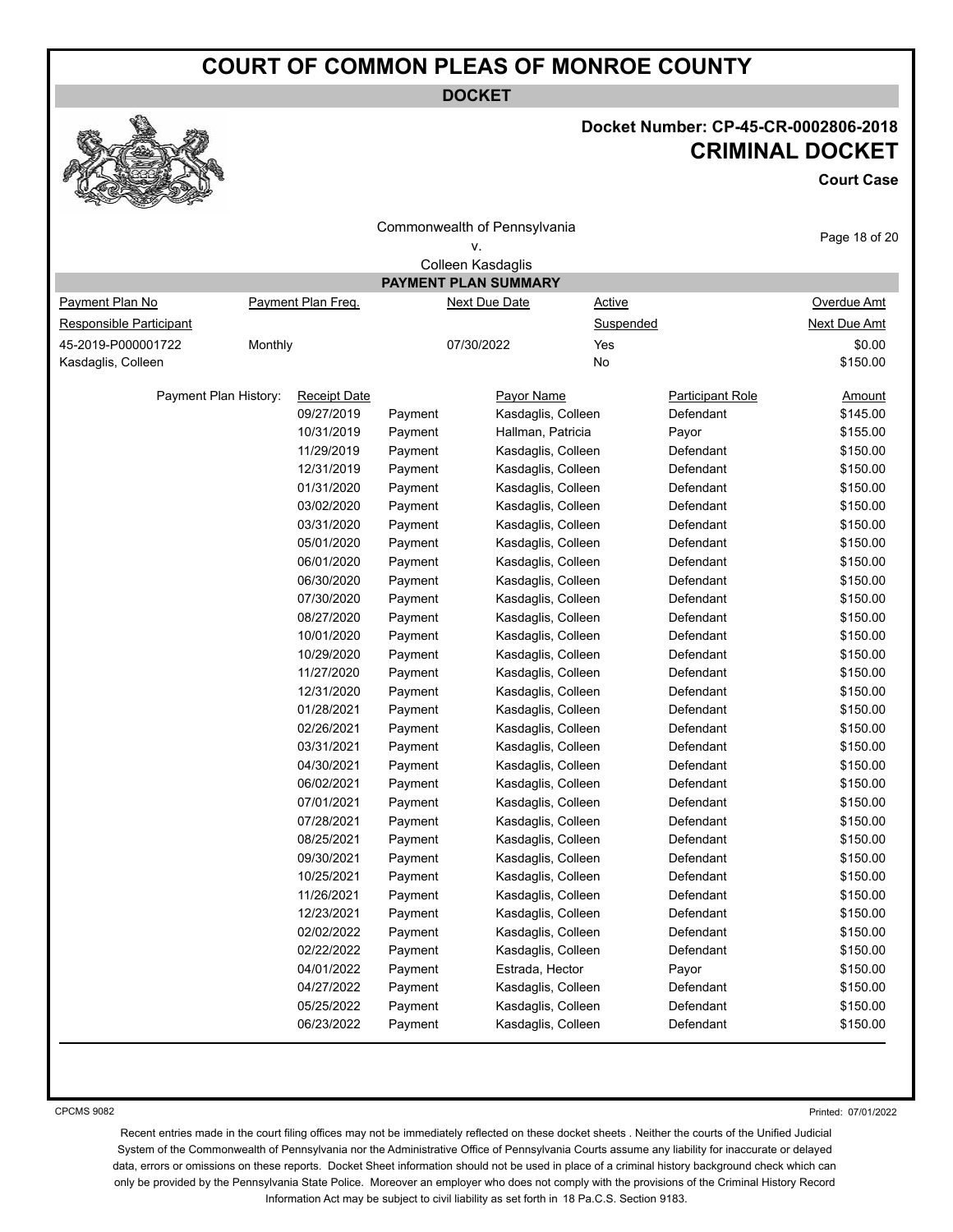**DOCKET**

## **Docket Number: CP-45-CR-0002806-2018 CRIMINAL DOCKET**

**Court Case**

| Commonwealth of Pennsylvania                       |              |                                   |                    | Page 19 of 20                     |              |
|----------------------------------------------------|--------------|-----------------------------------|--------------------|-----------------------------------|--------------|
|                                                    |              | ٧.                                |                    |                                   |              |
|                                                    |              | Colleen Kasdaglis                 |                    |                                   |              |
|                                                    |              | <b>CASE FINANCIAL INFORMATION</b> |                    |                                   |              |
| 06/23/2022<br>Last Payment Date:                   |              |                                   |                    | Total of Last Payment: - \$150.00 |              |
| Kasdaglis, Colleen                                 | Assessment   | Payments                          | <b>Adjustments</b> | Non Monetary                      | <b>Total</b> |
| Defendant                                          |              |                                   |                    | Payments                          |              |
| <b>Costs/Fees</b>                                  |              |                                   |                    |                                   |              |
| Subpoena Fee (Monroe)                              | \$10.00      | (\$10.00)                         | \$0.00             | \$0.00                            | \$0.00       |
| ATJ                                                | \$6.00       | (\$6.00)                          | \$0.00             | \$0.00                            | \$0.00       |
| Automation Fee (Monroe)                            | \$5.00       | (\$5.00)                          | \$0.00             | \$0.00                            | \$0.00       |
| Booking Center Fee (Monroe)                        | \$300.00     | (\$300.00)                        | \$0.00             | \$0.00                            | \$0.00       |
| <b>CJES</b>                                        | \$2.50       | (\$2.50)                          | \$0.00             | \$0.00                            | \$0.00       |
| Commonwealth Cost - HB627 (Act 167<br>of 1992)     | \$21.10      | (\$21.10)                         | \$0.00             | \$0.00                            | \$0.00       |
| Costs of Prosecution - CJEA                        | \$50.00      | (\$50.00)                         | \$0.00             | \$0.00                            | \$0.00       |
| County Court Cost (Act 204 of 1976)                | \$30.80      | (\$30.80)                         | \$0.00             | \$0.00                            | \$0.00       |
| Court Costs (Monroe)                               | \$75.00      | (\$75.00)                         | \$0.00             | \$0.00                            | \$0.00       |
| Crime Victims Compensation (Act 96 of<br>1984)     | \$35.00      | (\$100.00)                        | \$65.00            | \$0.00                            | \$0.00       |
| DNA Detection Fund (Act 185-2004)                  | \$250.00     | (\$250.00)                        | \$0.00             | \$0.00                            | \$0.00       |
| Domestic Violence Compensation (Act<br>44 of 1988) | \$10.00      | (\$10.00)                         | \$0.00             | \$0.00                            | \$0.00       |
| Firearm Education and Training Fund                | \$5.00       | (\$5.00)                          | \$0.00             | \$0.00                            | \$0.00       |
| <b>JCPS</b>                                        | \$21.25      | (\$21.25)                         | \$0.00             | \$0.00                            | \$0.00       |
| Judicial Computer Project                          | \$8.00       | (\$8.00)                          | \$0.00             | \$0.00                            | \$0.00       |
| OAG - JCP                                          | \$2.50       | (\$2.50)                          | \$0.00             | \$0.00                            | \$0.00       |
| State Court Costs (Act 204 of 1976)                | \$14.10      | (\$14.10)                         | \$0.00             | \$0.00                            | \$0.00       |
| Victim Witness Service (Act 111 of 1998)           | \$25.00      | (\$25.00)                         | \$0.00             | \$0.00                            | \$0.00       |
| Judgment Fee (Monroe)                              | \$75.25      | \$0.00                            | \$0.00             | \$0.00                            | \$75.25      |
| Costs/Fees Totals:                                 | \$946.50     | (\$936.25)                        | \$65.00            | \$0.00                            | \$75.25      |
| <b>Fines</b>                                       |              |                                   |                    |                                   |              |
| Crimes Code, etc.                                  | \$1,000.00   | (\$1,000.00)                      | \$0.00             | \$0.00                            | \$0.00       |
| Fines Totals:                                      | \$1,000.00   | (\$1,000.00)                      | \$0.00             | \$0.00                            | \$0.00       |
| <b>Restitution</b>                                 |              |                                   |                    |                                   |              |
| Affected Government Agency Restitution             | \$1,662.30   | (\$1,662.30)                      | \$0.00             | \$0.00                            | \$0.00       |
| Government Agency Reimbursement<br>Restitution     | \$119,310.29 | (\$1,506.45)                      | \$0.00             | \$0.00                            | \$117,803.84 |
| <b>Restitution Totals:</b>                         | \$120,972.59 | (\$3,168.75)                      | \$0.00             | \$0.00                            | \$117,803.84 |

CPCMS 9082

Printed: 07/01/2022